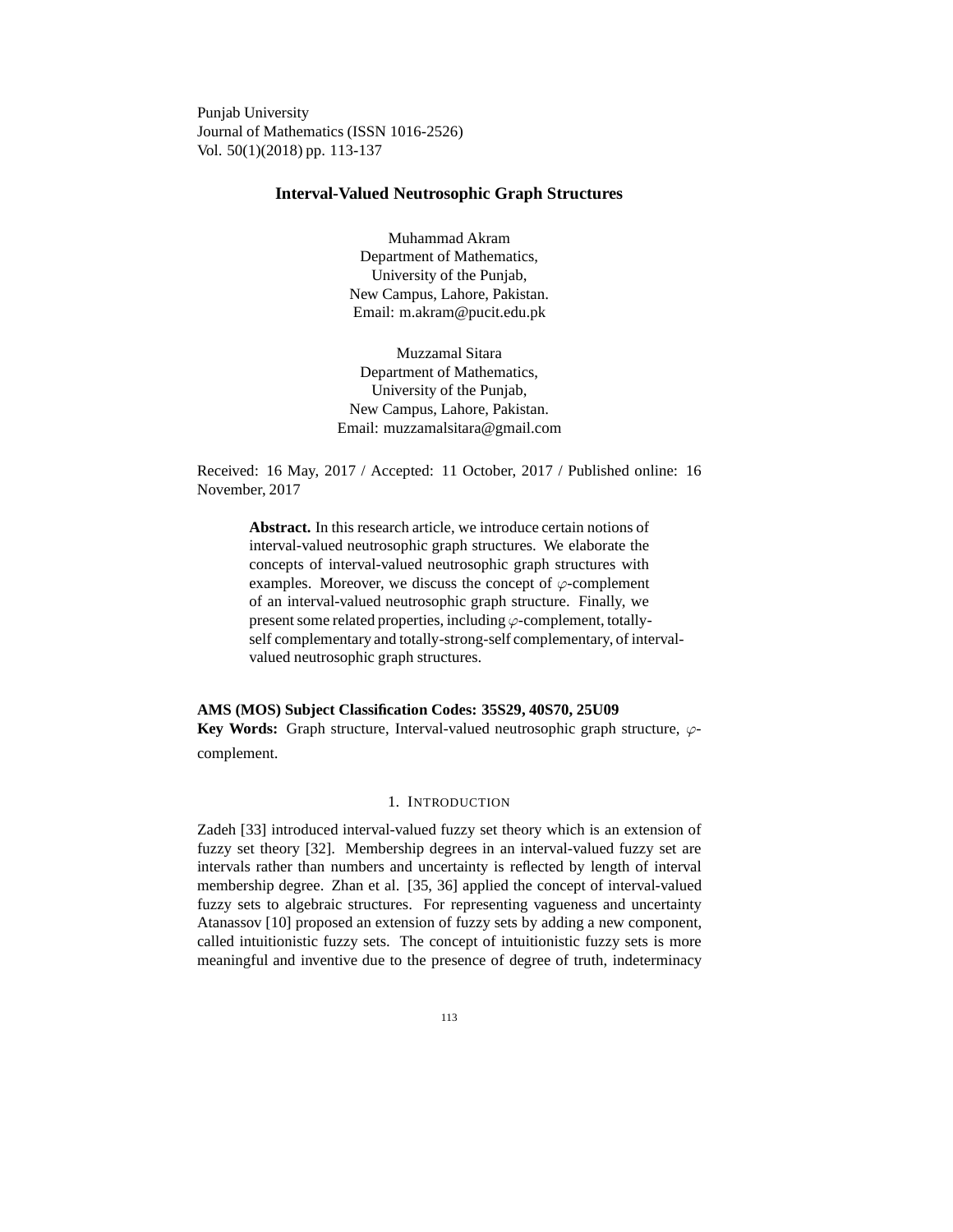and falsity membership. The intuitionistic fuzzy sets have more describing possibilities as compared to fuzzy sets. The hesitation margin of an intuitionistic fuzzy set is its uncertainty by default and sum of truth-membership degree and falsitymembership degree does not exceeds unity. In many phenomenons like information fusion, uncertainty and indeterminacy is doubtlessly quantified. Smarandache [24, 25] proposed the idea of neutrosophic sets, he mingled tricomponent logic, non-standard analysis, and philosophy. "It is a branch of philosophy which studies the origin, nature and scope of neutralities as well as their interactions with different ideational spectra". For convenient and advantageous usage of neutrosophic sets in science and engineering, Wang et al. [29] proposed the notion of singlevalued neutrosophic(SVNS)sets, whose three independent components have values in standard unit interval  $[0, 1]$ . Neutrosophic set theory being a generalization of fuzzy set theory and intuitionistic fuzzy set theory, is more practical, advantageous and applicable in various fields, including medical diagnosis, control theory, topology, decision-making problems and in many more real-life problems. Wang et al. [30] proposed the notion of interval-valued neutrosophic sets, which is more precise and flexible than the single-valued neutrosophic sets. An interval-valued neutrosophic set is a generalization of the notion of single-valued neutrosophic set, in which three independent components  $(t, i, f)$  are intervals which are subsets of standard unit interval  $[0, 1]$ .

On the basis of Zadeh's fuzzy relations [35] Kaufmann proposed fuzzy graph [18]. Rosenfeld [22] discussed fuzzy analogue of various graph-theoretic ideas. Later on, Bhattacharya [11] gave some remarks on fuzzy graphs, and some operations on fuzzy graphs were introduced by Mordeson and Peng [19]. Mordeson and Nair presented a valuable contribution on fuzzy graphs as well as fuzzy hypergraphs in [20]. Mathew and Sunitha [26, 27] discussed arcs and strong cycles in fuzzy graphs. On the other hand, Dinesh and Ramakrishnan [14] defined fuzzy graph structures and discussed its properties. Akram and Akmal [7] proposed the notion of bipolar fuzzy graph structures. Akram et al. [1, 2, 3, 4] have introduced several concepts on interval-valued fuzzy graphs and interval-valued neutrosophic graphs. Akram and Shahzadi [8] introduced the notion of neutrosophic soft graphs with applications. Recently, Akram and Nasir [5, 6] considered interval-valued neutrosophic graphs. In this research article, we introduce certain notions of interval-valued neutrosophic graph structures. We elaborate the concepts of interval-valued neutrosophic graph structures with examples. Moreover, we discuss the concept of  $\varphi$ -complement of an interval-valued neutrosophic graph structure.

#### 2. INTERVAL-VALUED NEUTROSOPHIC GRAPH STRUCTURES

Sampathkumar [23] introduced the graph structure which is a generalization of undirected graph and is quite useful in studying some structures, including, graphs, signed graphs, labelled graphs and edge colored graphs.

**Definition 2.1.** [23] A *graph structure*  $G = (U, R_1, \ldots, R_t)$  consists of a nonempty set U together with relations  $R_1, R_2, \ldots, R_t$  on U which are mutually disjoint such that each  $R_j$ ,  $1 \leq j \leq t$ , is symmetric and irreflexive.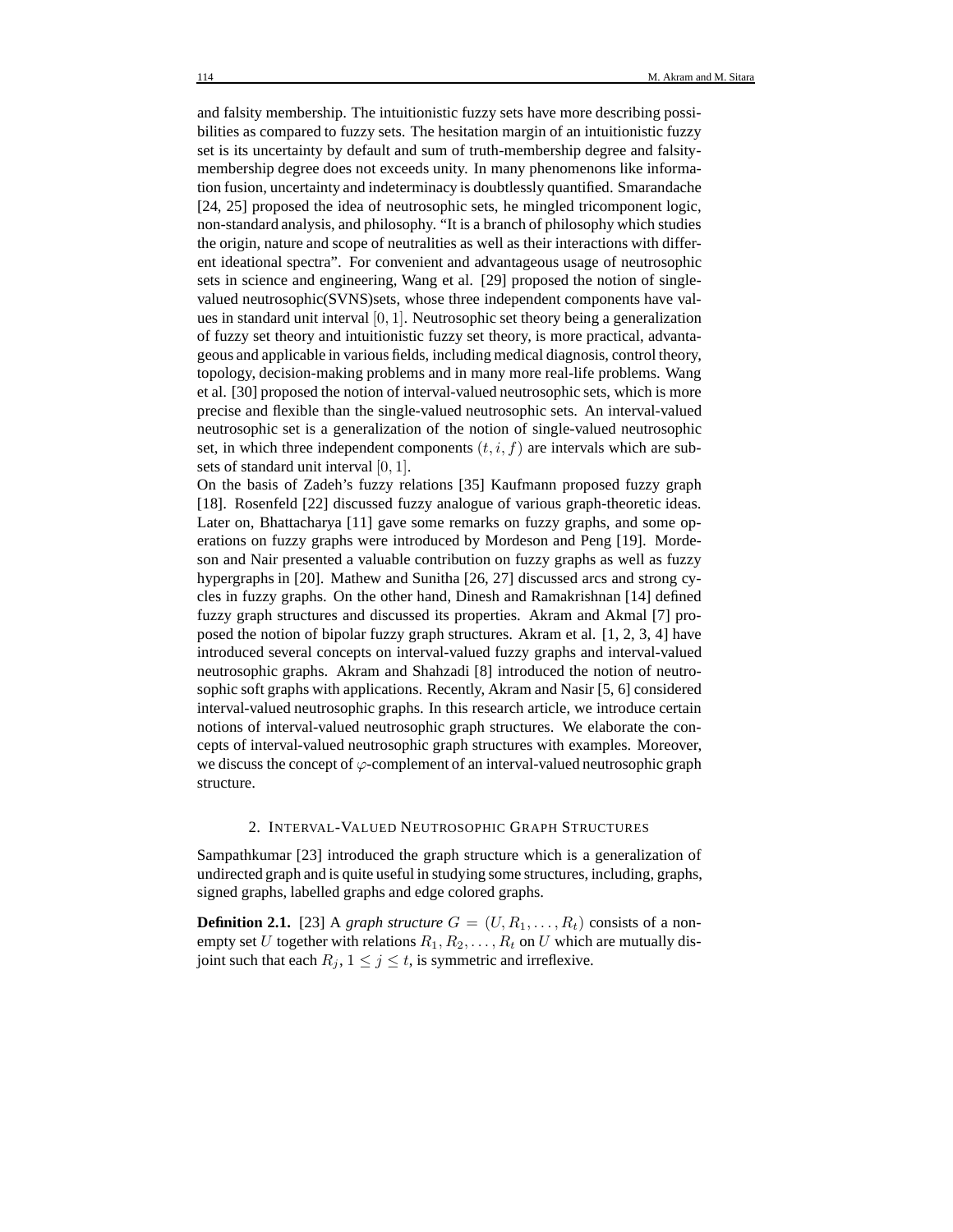One can represent a graph structure  $G = (U, R_1, \ldots, R_t)$  in the plane just like a graph where each edge is labelled as  $R_j$ ,  $1 \leq j \leq t$ .

**Example 2.2.** Let  $U = \{r_1, r_2, r_3, r_4, r_5\}$ . Let  $R_1 = \{(r_1, r_2), (r_3, r_4), (r_1, r_4)\}$ ,  $R_2 = \{(r_1, r_3), (r_1, r_5)\}\, R_3 = \{(r_2, r_3), (r_4, r_5)\}\$  be mutually disjoint, symmetric and irreflexive relations on set U. Thus  $G = (U, R_1, R_2, R_3)$  is a graph structure and is represented in plane as a graph where each edge is labelled as  $R_1$ ,  $R_2$  or  $R<sub>3</sub>$ .



FIGURE 1. Graph structure  $G = (U, R_1, R_2, R_3)$ 

**Definition 2.3.** [30, 31] The *interval-valued neutrosophic set* I on set U is defined by

$$
I = \{ (r, [t^-(r), t^+(r)], [i^-(r), i^+(r)], [f^-(r), f^+(r)]) : r \in U \},
$$

where,  $t^-, t^+, i^-, i^+, f^-,$  and  $f^+$  are functions from U to [0, 1] such that:  $t^-(r) \le t^+(r), i^-(r) \le i^+(r)$  and  $f^-(r) \le f^+(r)$  for all  $r \in U$ .

**Definition 2.4.**  $\check{G}_{iv} = (I, I_1, I_2, \ldots, I_t)$  is called an *interval-valued neutrosophic graph structure(IVNGS)* of graph structure  $G = (U, R_1, R_2, \dots, R_t)$  if  $I = \{(r, [t^-(r), t^+(r)], [i^-(r), i^+(r)], [f^-(r), f^+(r)]) : r \in U\}$ and  $I_j = \{ ((r, s), [t_j^-(r, s), t_j^+(r, s)], [i_j^-(r, s), i_j^+(r, s)], [f_j^-(r, s), f_j^+(r, s)]) : (r, s) \in$  $R_j$  } are interval-valued neutrosophic(IVN) sets on U and  $R_j$ , respectively, such that:

(1) 
$$
t_j^-(r,s) \le \min\{t^-(r), t^-(s)\}, \quad t_j^+(r,s) \le \min\{t^+(r), t^+(s)\},
$$
  
\n(2)  $i_j^-(r,s) \le \min\{i^-(r), i^-(s)\}, \quad i_j^+(r,s) \le \min\{i^+(r), i^+(s)\},$   
\n(3)  $f_j^-(r,s) \le \min\{f^-(r), f^-(s)\}, \quad f_j^+(r,s) \le \min\{f^+(r), f^+(s)\},$ 

where,  $t_j^-, t_j^+, i_j^-, i_j^+, f_j^-,$  and  $f_j^+$  are functions from  $R_j$  to  $[0, 1]$  such that  $t_j^-(r,s) \le t_j^+(r,s)$ ,  $i_j^-(r,s) \le i_j^+(r,s)$  and  $f_j^-(r,s) \le f_j^+(r,s)$  for all  $(r,s) \in$  $R_i$ .

In this paper we will use  $rs$  in place of ordered pair  $(r, s)$  which represents an edge between vertices r and s.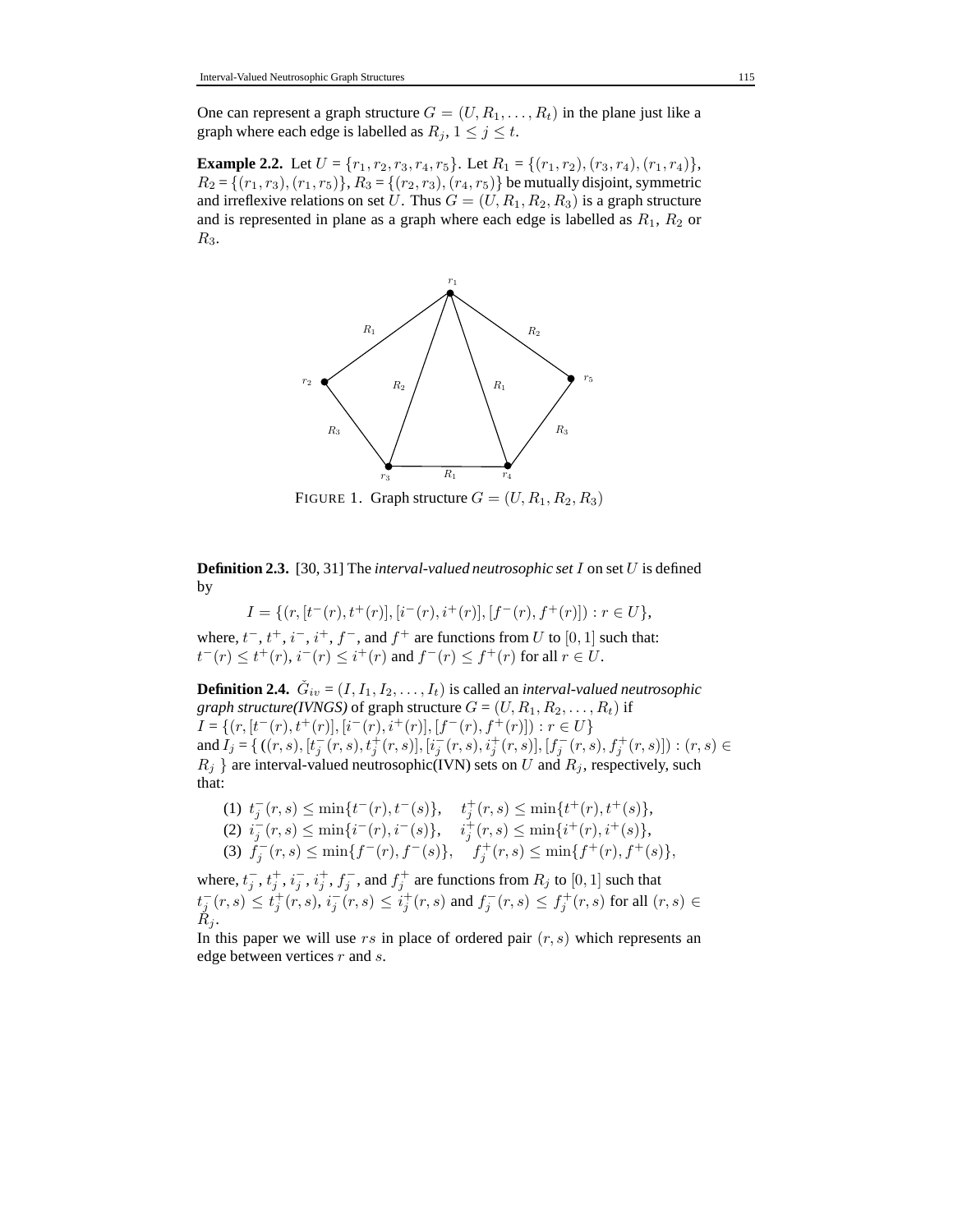

FIGURE 2. Interval-valued neutrosophic graph structure

**Example 2.5.** Consider the graph structure  $G = (U, R_1, R_2)$  such that  $U =$  ${r_1, r_2, r_3, r_4}, R_1 = {r_1r_3, r_1r_2, r_3r_4}, R_2 = {r_1r_4, r_2r_3}.$  By defining intervalvalued neutrosophic sets  $I$ ,  $I_1$  and  $I_2$  on  $U$ ,  $R_1$  and  $R_2$ , respectively, we draw an IVNGS as shown in Fig. 2.

**Definition 2.6.** Let  $\check{G}_{iv} = (I, I_1, I_2, \dots, I_t)$  be an IVNGS of graph structure(GS)  $G = (U, R_1, R_2, \dots, R_t)$ . If  $\check{H}_{iv} = (I', I'_1, I'_2, \dots, I'_t)$  is an IVNGS of  $G$  such that

> $t^{r-}(r) \leq t^{-}(r), i^{r-}(r) \leq i^{-}(r), f^{r-}(r) \leq f^{-}(r),$  $t^{j+}(r) \leq t^+(r), i^{j+}(r) \leq i^+(r), f'^+(r) \leq f^+(r)$ ,  $t'_{j}(rs) \leq t_{j}^{-}(rs), i'_{j}^{-}(rs) \leq i_{j}^{-}(rs), f'_{j}^{-}(rs) \leq f_{j}^{-}(rs),$

$$
t_j^{i+}(rs) \leq t_j^{+}(rs), t_j^{i+}(rs) \leq t_j^{+}(rs), f_j^{i+}(rs) \leq f_j^{+}(rs),
$$
  
for all  $r \in U$  and  $rs \in R_j$ ,  $j = 1, 2, ..., t$ .

Then  $\check{H}_{iv}$  is called an *interval-valued neutrosophic(IVN)* subgraph-structure of IVNGS  $\check{G}_{iv}.$ 

**Example 2.7.** Consider an IVNGS  $\check{H}_{iv} = (I', I'_1, I'_2)$  of graph structure  $G =$  $(U, R_1, R_2)$  as illustrated in Fig. 3. Through direct calculations, it is shown that  $\check{H}_{iv}$  is an IVN subgraph-structure of IVNGS  $\check{G}_{iv}$  shown in Fig. 2.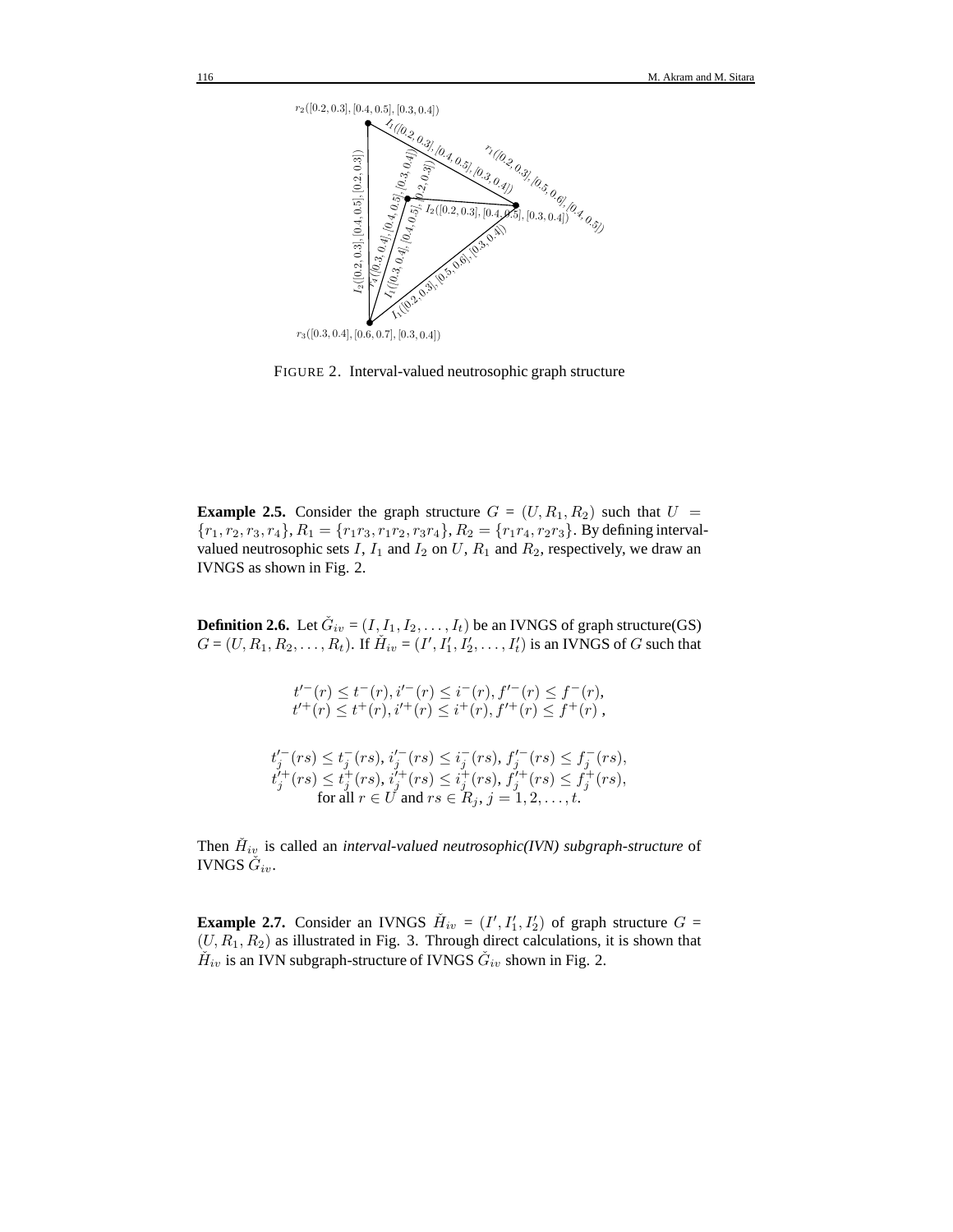

FIGURE 4. IVN induced subgraph-structure



FIGURE 3. Interval-valued neutrosophic subgraph-structure

**Definition 2.8.** An IVNGS  $\check{H}_{iv} = (I', I'_1, I'_2, \dots, I'_t)$  is called an *IVN induced*  $\mathit subgraph\text{-}structure \textrm{ of IVNGS} \ \check{G}_{iv} \textrm{ by } Q \subseteq U \textrm{ if}$ 

$$
t'^{+}(r) = t^{-}(r), i'^{-}(r) = i^{-}(r), f'^{-}(r) = f^{-}(r),
$$
  
\n
$$
t'^{+}(r) = t^{+}(r), i'^{+}(r) = i^{+}(r), f'^{+}(r) = f^{+}(r),
$$
  
\n
$$
t'^{-}_j(rs) = t^{-}_j(rs), i'^{-}_j(rs) = i^{-}_j(rs), f'^{-}_j(rs) = f^{-}_j(rs), t'^{+}_j(rs) = t^{+}_j(rs),
$$
  
\n
$$
i'^{+}_j(rs) = i^{+}_j(rs), f'^{+}_j(rs) = f^{+}_j(rs),
$$
 for all  $r, s \in Q, j = 1, 2, ..., t$ .

**Example 2.9.** An IVNGS  $\check{H}_{iv} = (I', I'_1, I'_2)$  of graph structure  $G = (U, R_1, R_2)$ shown in Fig. 4 is an IVN induced subgraph-structure of IVNGS  $\check{G}_{iv} = (I, I_1, I_2)$ represented in Fig. 2.

**Definition 2.10.** An IVNGS  $\check{H}_{iv} = (I', I'_1, I'_2, \dots, I'_t)$  is called *IVN spanning subgraph-structure* of IVNGS  $\check{G}_{iv} = (I, I_1, I_2, \dots, I_t)$  if  $I' = I$  and  $t'_{j}(rs) \leq t_{j}^{-}(rs), \; i'_{j}(rs) \leq i_{j}^{-}(rs), \; f'_{j}^{-}(rs) \leq f_{j}^{-}(rs),$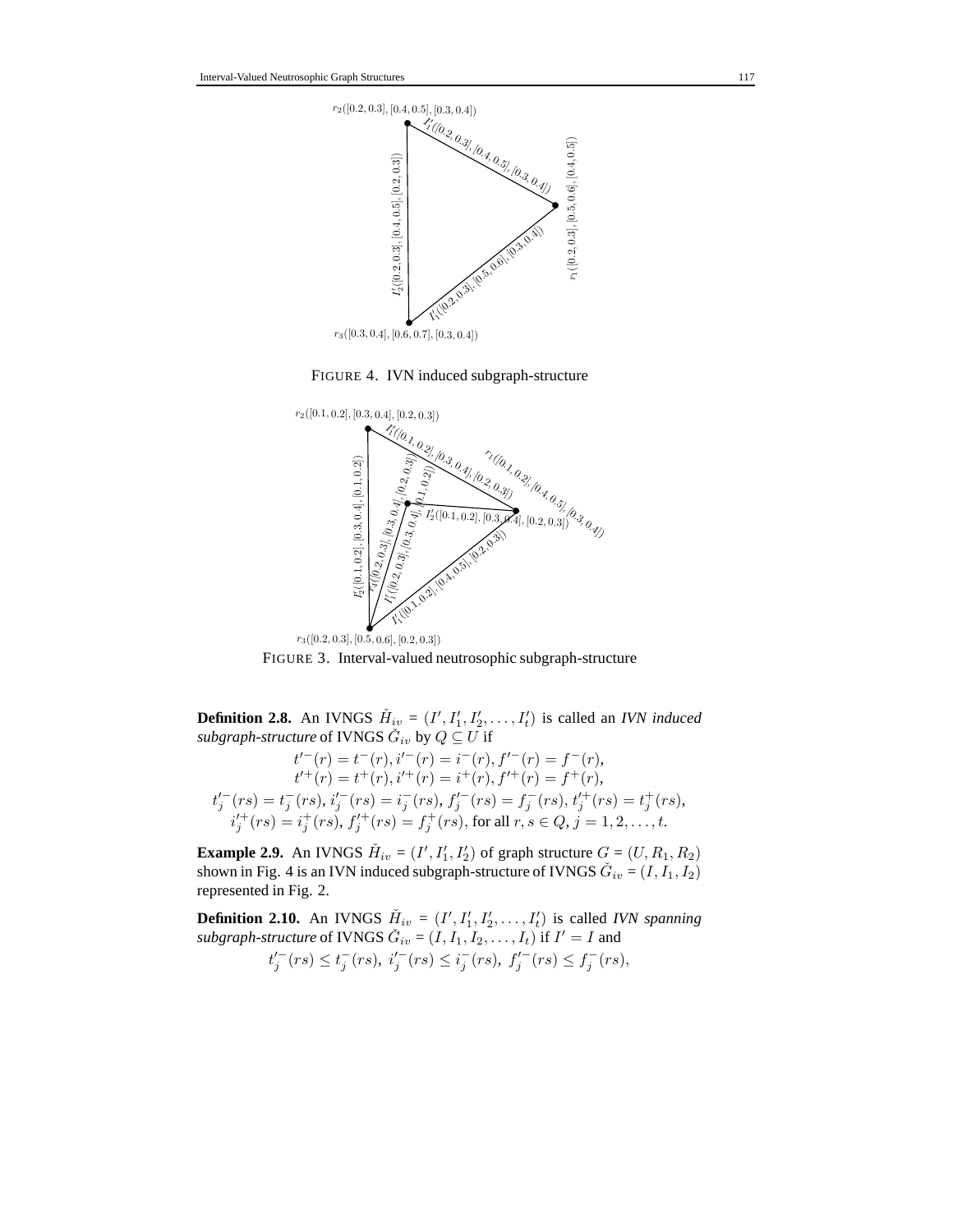

FIGURE 5. IVN spanning subgraph-structure

$$
t'_j^+(rs) \leq t_j^+(rs), \; i'_j^+(rs) \leq t_j^+(rs), \; f'_j^+(rs) \leq f_j^+(rs), \; j=1,2,\ldots,t.
$$

**Example 2.11.** An IVNGS  $\check{H}_{iv} = (I', I'_1, I'_2)$  shown in Fig. 5 is an IVN spanning subgraph-structure of IVNGS  $\check{G}_{iv} = (I, I_1, I_2)$  represented in Fig. 2.

**Definition 2.12.** Let  $\check{G}_{iv} = (I, I_1, I_2, \dots, I_t)$  be an IVNGS. Then edge  $rs \in I_j$  is called an *IVN*  $I_j$ -edge or in short an  $I_j$ -edge if

$$
t_j^-(rs) > 0 \text{ or } i_j^-(rs) > 0 \text{ or } f_j^-(rs) > 0 \text{ or } t_j^+(rs) > 0 \text{ or } i_j^+(rs) > 0 \text{ or }
$$
  

$$
f_j^+(rs) > 0
$$

or all of conditions are satisfied. Hence support of  $I_j$  is defined as;

$$
\begin{aligned}\n\text{supp}(I_j) &= \\
\{rs \in I_j : t_j^-(rs) > 0\} \cup \{rs \in I_j : i_j^-(rs) > 0\} \cup \{rs \in I_j : f_j^-(rs) > 0\} \cup \\
\{rs \in I_j : t_j^+(rs) > 0\} \cup \{rs \in I_j : i_j^+(rs) > 0\} \cup \{rs \in I_j : f_j^+(rs) > 0\}, \\
j &= 1, 2, \dots, t.\n\end{aligned}
$$

**Definition 2.13.** An  $I_j$ -path in an IVNGS  $\check{G}_{iv} = (I, I_1, I_2, \dots, I_t)$  is a sequence  $r_1, r_2, \ldots, r_t$  of distinct vertices (except  $r_t = r_1$ ) in U such that  $r_{j-1}r_j$  is an IVN  $I_j$ -edge for all  $j = 2, 3, \ldots, t$ .

**Definition 2.14.** An IVNGS  $\check{G}_{iv} = (I, I_1, I_2, \ldots, I_t)$  is  $I_j$ -strong for any  $j \in$  $\{1, 2, \ldots, t\}$  if

$$
t_j^-(rs) = \min\{t^-(r), t^-(s)\}, \ i_j^-(rs) = \min\{i^-(r), i^-(s)\},
$$
  
\n
$$
f_j^-(rs) = \min\{f^-(r), f^-(s)\}, \ t_j^+(rs) = \min\{t^+(r), t^+(s)\},
$$
  
\n
$$
i_j^+(rs) = \min\{i^+(r), i^+(s)\}, \ f_j^+(rs) = \min\{f^+(r), f^+(s)\},
$$

for all  $rs \in supp(I_j)$ . If  $\check{G}_{iv}$  is  $I_j$ -strong for all  $j \in \{1, 2, ..., t\}$ , then  $\check{G}_{iv}$  is called a *strong IVNGS*.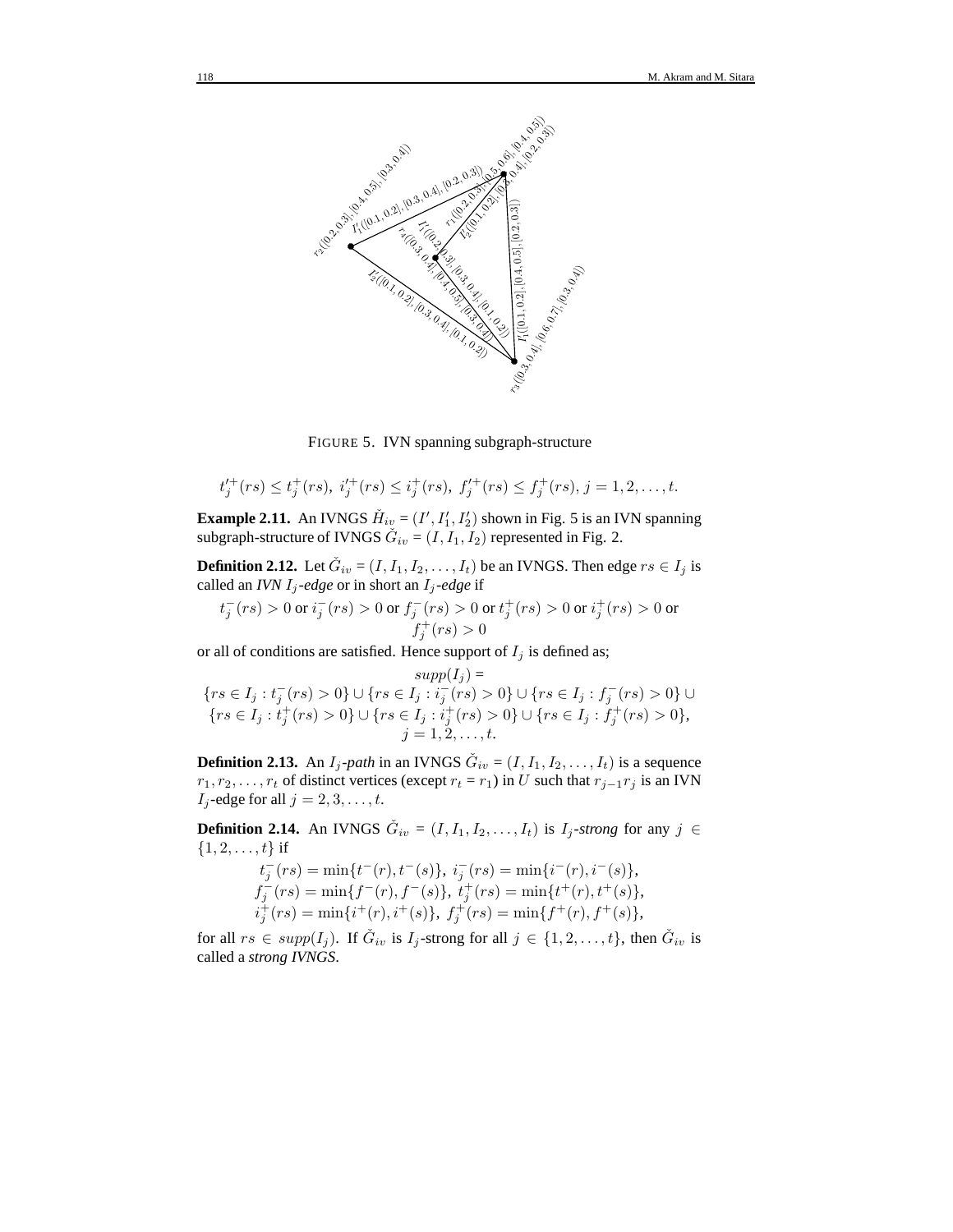

FIGURE 6. Strong IVNGS

**Example 2.15.** Consider an IVNGS  $\check{G}_{iv} = (I, I_1, I_2, I_3)$  as shown in Fig. 6.  $\check{G}_{iv}$ is a strong IVNGS, since it is  $I_1$ ,  $I_2$  and  $I_3$  strong.

**Definition 2.16.** An IVNGS  $\check{G}_{iv} = (I, I_1, I_2, \dots, I_t)$  is called complete IVNGS, if

- (1)  $\check{G}_{iv}$  is a strong IVNGS.
- (2)  $Supp(I_i) \neq \emptyset$ , for all  $j = 1, 2, \ldots, t$ .
- (3) For all  $r, s \in U$ ,  $rs$  is an  $I_j edge$  for some j.

**Example 2.17.** Let  $\check{G}_{iv} = (I, I_1, I_2, I_3)$  be an IVNGS of graph structure  $G =$  $(U, R_1, R_2, R_3)$  and it is shown in Fig.7. Where,  $U = \{r_1, r_2, r_3, r_4, r_5, r_6\}$ ,  $R_1 = \{r_1r_6, r_1r_2, r_2r_4, r_2r_5, r_2r_6,$  $r_4r_5$ ,  $R_2 = \{r_4r_3, r_5r_6, r_1r_4\}$ ,  $R_3 = \{r_1r_5, r_5r_3, r_2r_3, r_1r_3, r_4r_6\}$ . By direct calculations, we can show that  $\tilde{G}_{iv}$  is a strong IVNGS. Moreover,  $supp(I_1) \neq \emptyset$ ,

 $supp(I_2) \neq \emptyset$ ,  $supp(I_3) \neq \emptyset$  and each pair  $r_j r_k$  of nodes in U, is either an I<sub>1</sub> – edge or I<sub>2</sub> – edge or I<sub>3</sub> – edge. Hence  $\check{G}_{iv}$  is a complete IVNGS, that is,  $I_1I_2I_3$ –complete IVNGS.

**Definition 2.18.** Let  $\check{G}_{iv} = (I, I_1, I_2, \dots, I_t)$  be an IVNGS. The *truth strength*  $[t^-, P_{I_j}, t^+, P_{I_j}]$ , *indeterminacy strength*  $[i^-, P_{I_j}, i^+, P_{I_j}]$  and *falsity strength*  $[f^-, P_{I_j}, f^+, P_{I_j}]$  of an  $I_j$ -path,  $P_{I_j} = r_1, r_2, \ldots, r_n$  are defined as:

$$
\begin{aligned} [t^-.P_{I_j},~~t^+.P_{I_j}] & = [\bigwedge_{k=2}^n[t^-_{I_j}(r_{k-1}r_k)],~~\bigwedge_{k=2}^n[t^+_{I_j}(r_{k-1}r_k)]],\\ [i^-.P_{I_j},~~i^+.P_{I_j}] & = [\bigwedge_{k=2}^n[i^-_{I_j}(r_{k-1}r_k)],~~\bigwedge_{k=2}^n[i^+_{I_j}(r_{k-1}r_k)]], \end{aligned}
$$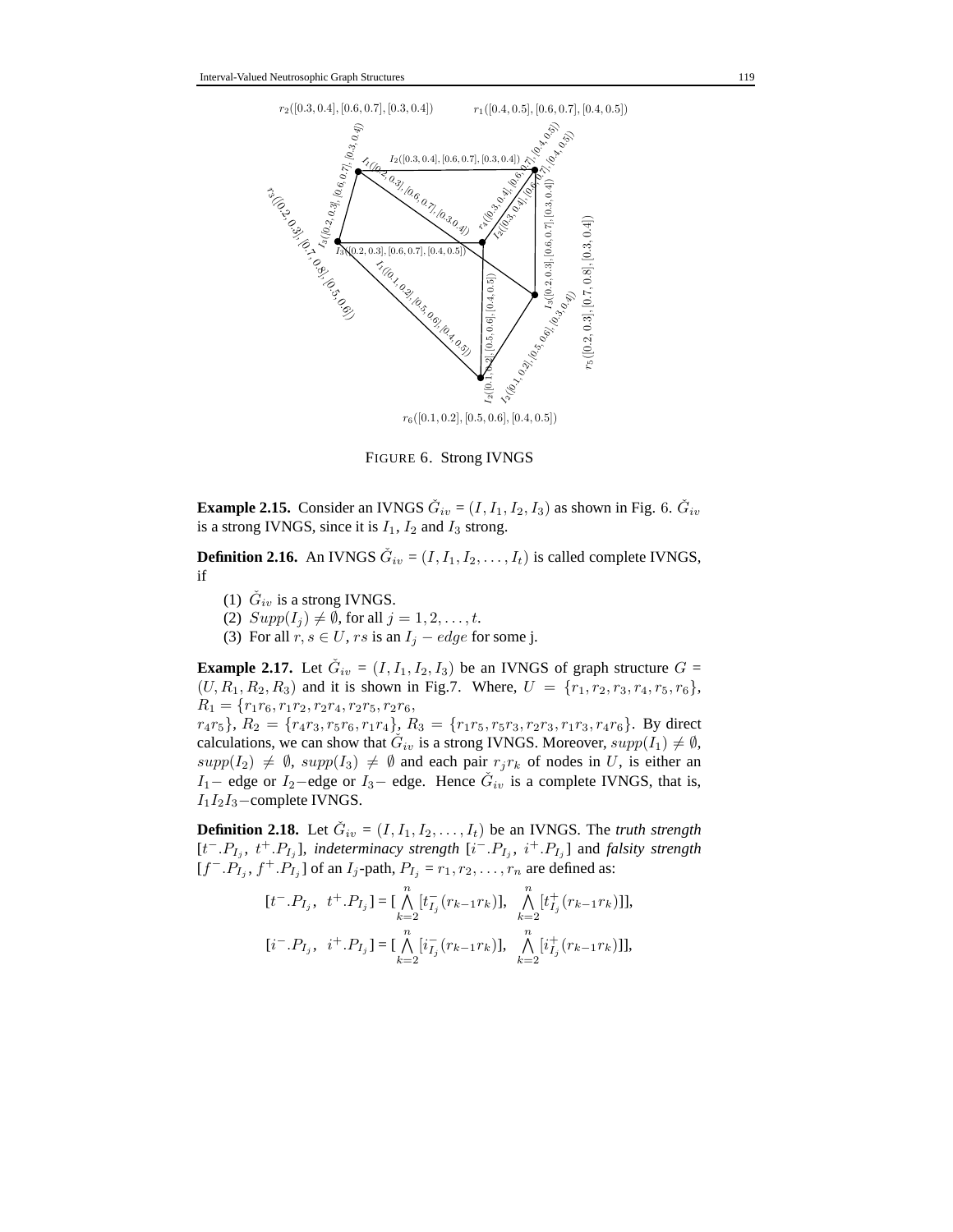

FIGURE 7. Complete IVNGS



FIGURE 8. IVNGS  $\check{G}_{iv} = (I, I_1, I_2)$ 

$$
[f^-.P_{I_j}, f^+.P_{I_j}] = [\bigwedge_{k=2}^n [f_{I_j}^-(r_{k-1}r_k)], \bigwedge_{k=2}^n [f_{I_j}^+(r_{k-1}r_k)]].
$$

**Example 2.19.** Consider an IVNGS  $\check{G}_{iv} = (I, I_1, I_2)$  of Graph structure  $G =$  $(U, R_1, R_2)$  as shown in Fig. 8. For  $I_2$ -path  $P_{I_2} = r_1, r_5, r_3, r_6, [t^-.P_{I_2}, t^+.P_{I_2}]$  $=[0.2, 0.3], [i^-.P_{I_2}, i^+.P_{I_2}] = [0.1, 0.2]$  and  $[f^-.P_{I_2}, f^+.P_{I_2}] = [0.3, 0.4].$ 

**Definition 2.20.** Let  $\check{G}_{iv} = (I, I_1, I_2, \dots, I_t)$  be an IVNGS. Then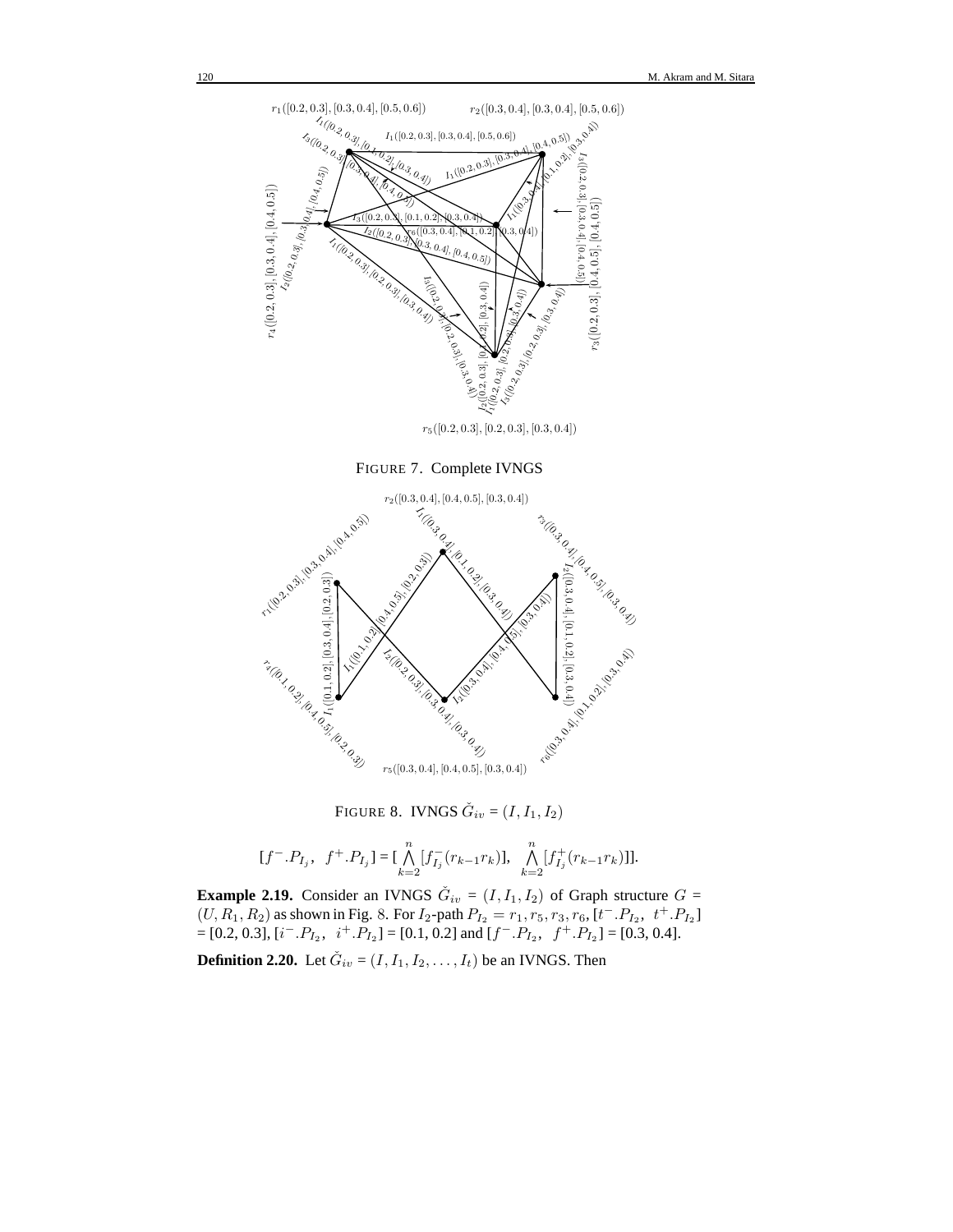•  $I_j$ - Truth strength of connectedness between two nodes  $r$  and  $s$  is defined by:

$$
\begin{aligned} & [\dot{t}_{I_j}^{-\infty}(rs),\,t_{I_j}^{+\infty}(rs)]=[\bigvee_{i\geq 1}\{\dot{t}_{I_j}^{-i}(rs)\},\,\bigvee_{i\geq 1}\{\dot{t}_{I_j}^{+i}(rs)\}] \text{ such that}\\ & [\dot{t}_{I_j}^{-i}(rs),\dot{t}_{I_j}^{+i}(rs)]=[(\dot{t}_{I_j}^{-(i-1)}\circ \dot{t}_{I_j}^{-(1)})(rs),(\dot{t}_{I_j}^{+(i-1)}\circ \dot{t}_{I_j}^{+(1)})(rs)] \text{ for } i\geq 2\\ & \text{and } [\dot{t}_{I_j}^{-2}(rs),\,t_{I_j}^{+2}(rs)]=[(\dot{t}_{I_j}^{-1}\circ \dot{t}_{I_j}^{-1})(rs),(\dot{t}_{I_j}^{+1}\circ \dot{t}_{I_j}^{+1})(rs)]\\ &=[\bigvee_{i\in I_j}(\dot{t}_{I_j}^{-1}(ry)\wedge \dot{t}_{I_j}^{-1}(ys)),\,\bigvee_{i\in I_j}(\dot{t}_{I_j}^{+1}(ry)\wedge \dot{t}_{I_j}^{+1}(ys))]. \end{aligned}
$$

- $I_j$ -*Indeterminacy strength of connectedness* between two nodes r and s is defined by:  $[i_{I_j}^{-\infty}(rs), i_{I_j}^{+\infty}(rs)] = [\bigvee$ i≥1  $\{i_{I_j}^{-i}(rs)\},\;$  V i≥1  $\{i_{I_j}^{+i}(rs)\}$ ] such that  $[i_{I_j}^{-i}(rs), i_{I_j}^{+i}(rs)] = [(i_{I_j}^{-(i-1)})$  $\frac{-(i-1)}{I_j} \circ i_{I_j}^{-(1)}$  $\binom{- (1)}{I_j} (rs),$   $(i_{I_j}^{+ (i - 1)})$  $\frac{1}{I_j}^{(i-1)} \circ i_{I_j}^{+(1)}$  $\int_{I_j}^{+(1)}\big)(rs)]$  for  $i\geq 2$ and  $[i_{I_j}^{-2}(rs), i_{I_j}^{+2}(rs)] = [(i_{I_j}^{-1} \circ i_{I_j}^{-1})(rs), (i_{I_j}^{+1} \circ i_{I_j}^{+1})(rs)]$  $=\llbracket \bigvee \limits_y ( i^{-1}_{I_j}(ry) \wedge i^{-1}_{I_j}(ys)), \bigvee \limits_y ( i^{+1}_{I_j}(ry) \wedge i^{+1}_{I_j}(ys)) \rrbracket.$
- $I_j$  Falsity strength of connectedness between two nodes r and s is defined by:  $[f_{I_j}^{-\infty}(rs), f_{I_j}^{+\infty}(rs)] = [\bigvee \{f_{I_j}^{-i}(rs)\}, \bigvee \{f_{I_j}^{+i}(rs)\}]$  such that

$$
[f_{I_j}^{-(i\sigma)}, f_{I_j}^{+(i\sigma)}] = [(f_{I_j}^{-(i-1)} \circ f_{I_j}^{-(1)})(rs), (f_{I_j}^{+(i-1)} \circ f_{I_j}^{+(1)})(rs)]
$$
 for  
\n $i \ge 2$  and  $[f_{I_j}^{-(2)}(rs), f_{I_j}^{+(2)}(rs)] = [(f_{I_j}^{-(1)} \circ f_{I_j}^{-(1)})(rs), (f_{I_j}^{+(i-1)} \circ f_{I_j}^{+(1)})(rs)]$   
\n
$$
= [\bigvee_{y} (f_{I_j}^{-(1)}(ry) \wedge f_{I_j}^{-(1)}(ys)), \bigvee_{y} (f_{I_j}^{+(1)}(ry) \wedge f_{I_j}^{+(1)}(ys))].
$$

**Definition 2.21.** An IVNGS  $\check{G}_{iv} = (I, I_1, I_2, \dots, I_t)$  is called an  $I_j$ *-cycle* if  $(supp(I),$  $supp(I_1), supp(I_2), \ldots, supp(I_t))$  is an  $I_j-cycle$ .

**Definition 2.22.** An IVNGS  $\check{G}_{iv} = (I, I_1, I_2, \dots, I_t)$  is an IVN fuzzy  $I_j$ -cycle (for some j) if  $\check{G}_{iv}$  is an  $I_j$ -cycle and no unique  $I_j$ -edge rs exists in  $\check{G}_{iv}$  such that:  $[t_{I_j}^-(rs), t_{I_j}^+(rs)] = [\min\{t_{I_j}^-(uv) : uv \in I_j = supp(I_j)\},\$  $\min\{t^+_{I_j}(uv): uv\in I_j=supp(I_j)\}]$  or  $[i_{I_j}^-(rs), i_{I_j}^+(rs)] = [\min\{i_{I_j}^-(uv) : uv \in I_j = supp(I_j)\},\$  $\min\{i^+_{I_j}(uv): uv\in I_j=supp(I_j)\}]$  or  $[f_{I_j}^-(rs), f_{I_j}^+(rs)] = [\min\{f_{I_j}^-(uv) : uv \in I_j = supp(I_j)\},\$  $\min\{f_{I_j}^+(uv): uv \in I_j = supp(I_j)\}\}.$ 

**Example 2.23.** Consider an IVNGS  $\check{G}_{iv} = (I, I_1, I_2)$  of graph structure  $G =$  $(U, R_1, R_2)$  as shown in Fig. 9.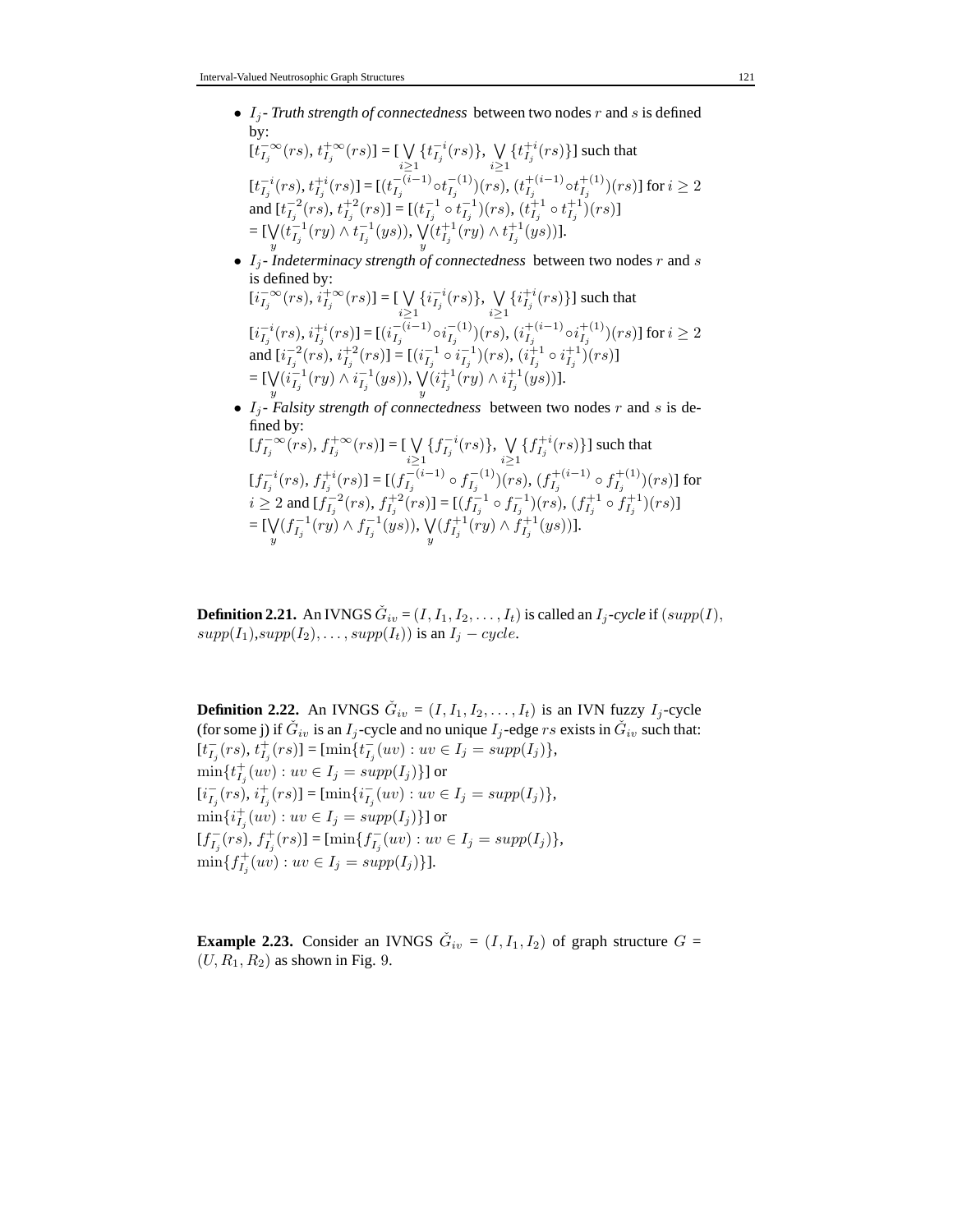

FIGURE 9. Interval-valued neutrosophic fuzzy  $I_2$ -cycle

This IVNGS  $\check{G}_{iv}$  is an I<sub>2</sub>-cycle, that is,  $r_1 - r_4 - r_2 - r_3 - r_1$  and no unique  $I_2$ -edge rs exists in  $\check{G}_{iv}$  satisfying following condition:  $[t_{I_2}^-(rs), t_{I_2}^+(rs)] = [\min\{t_{I_2}^-(uv) : uv \in I_2 = supp(I_2)\},\$  $\min\{t^+_{I_2}(uv): uv \in I_2 = supp(I_2)\}\}\$ or  $[i_{I_2}^-(rs), i_{I_2}^+(rs)] = [\min\{i_{I_2}^-(uv) : uv \in I_2 = supp(I_2)\},\$  $\min\{i_{I_2}^+(uv): uv \in I_2 = supp(I_2)\}\}\$ or  $[f_{I_2}^-(rs), f_{I_2}^+(rs)] = [\min\{f_{I_2}^-(uv) : uv \in I_2 = supp(I_2)\},\$  $\min\{f_{I_2}^+(uv): uv \in I_2 = supp(I_2)\}\}.$ 

**Definition 2.24.** Let  $\check{G}_{iv} = (I, I_1, I_2, \dots, I_t)$  be an IVNGS and 'r' be a vertex of  $\check{G}_{iv}$ . If  $(I', I'_1, I'_2, \ldots, I'_t)$  is an IVN subgraph-structure of  $\check{G}_{iv}$  induced by  $U \setminus \{r\}$ such that for all  $u \neq r, v \neq r$ 

$$
t_{I'}^-(r) = i_{I'}^-(r) = t_{I'_j}^-(ru) = i_{I'_j}^-(ru) = f_{I'_j}^-(ru) = 0,
$$
  
\n
$$
t_{I'}^+(r) = i_{I'}^+(r) = f_{I'}^+(r) = t_{I'_j}^+(ru) = i_{I'_j}^+(ru) = f_{I'_j}^+(ru) = 0,
$$
  
\n
$$
[t_{I'}^-(u), t_{I'}^+(u)] = [t_I^-(u), t_I^+(u)], \quad [i_{I'}^-(u), i_{I'}^+(u)] = [i_I^-(u), i_I^+(u)],
$$
  
\n
$$
[f_{I'}^-(u), f_{I'}^+(u)] = [f_{I}^-(u), f_I^+(u)],
$$
  
\n
$$
[t_{I'_j}^-(uv), t_{I'_j}^+(uv)] = [t_{I_j}^-(uv), t_{I'_j}^+(uv)], \quad [i_{I'_j}^-(uv), i_{I'_j}^+(uv)] = [i_{I_j}^-(uv), i_{I_j}^+(uv)],
$$
  
\n
$$
[f_{I'_j}^-(uv), f_{I'_j}^+(uv)] = [f_{I_j}^-(uv), f_{I_j}^+(uv)].
$$

for all edges  $ru, uv \in \check{G}_{iv}$ , then vertex r is an *IVN fuzzy*  $I_j$  *cut-vertex*, if

(1)  $t_{I_j}^{-\infty}(uv) > t_{I'_j}^{-\infty}(uv), t_{I_j}^{+\infty}(uv) > t_{I'_j}^{+\infty}(uv), [t_{I_j}^{-\infty}(uv), t_{I_j}^{+\infty}(uv)] \cap$  $[t_{I'_j}^{-\infty}(uv), t_{I'_j}^{+\infty}(uv)] = \emptyset$ (2)  $i_{I_j}^{-\infty}(uv) > i_{I'_j}^{-\infty}(uv), i_{I_j}^{+\infty}(uv) > i_{I'_j}^{+\infty}(uv), [i_{I_j}^{-\infty}(uv), i_{I_j}^{+\infty}(uv)] \cap$  $[i_{I'_j}^{-\infty}(uv), i_{I'_j}^{+\infty}(uv)] = \emptyset$ (3)  $f_{I_j}^{-\infty}(uv) > f_{I'_j}^{-\infty}(uv), f_{I_j}^{+\infty}(uv) > f_{I'_j}^{+\infty}(uv), [f_{I_j}^{-\infty}(uv), f_{I_j}^{+\infty}(uv)] \cap$  $[f_{I'_j}^{-\infty}(uv), f_{I'_j}^{+\infty}(uv)] = \emptyset$ 

for some  $u, v \in U \setminus \{r\}$ . Note that vertex r is an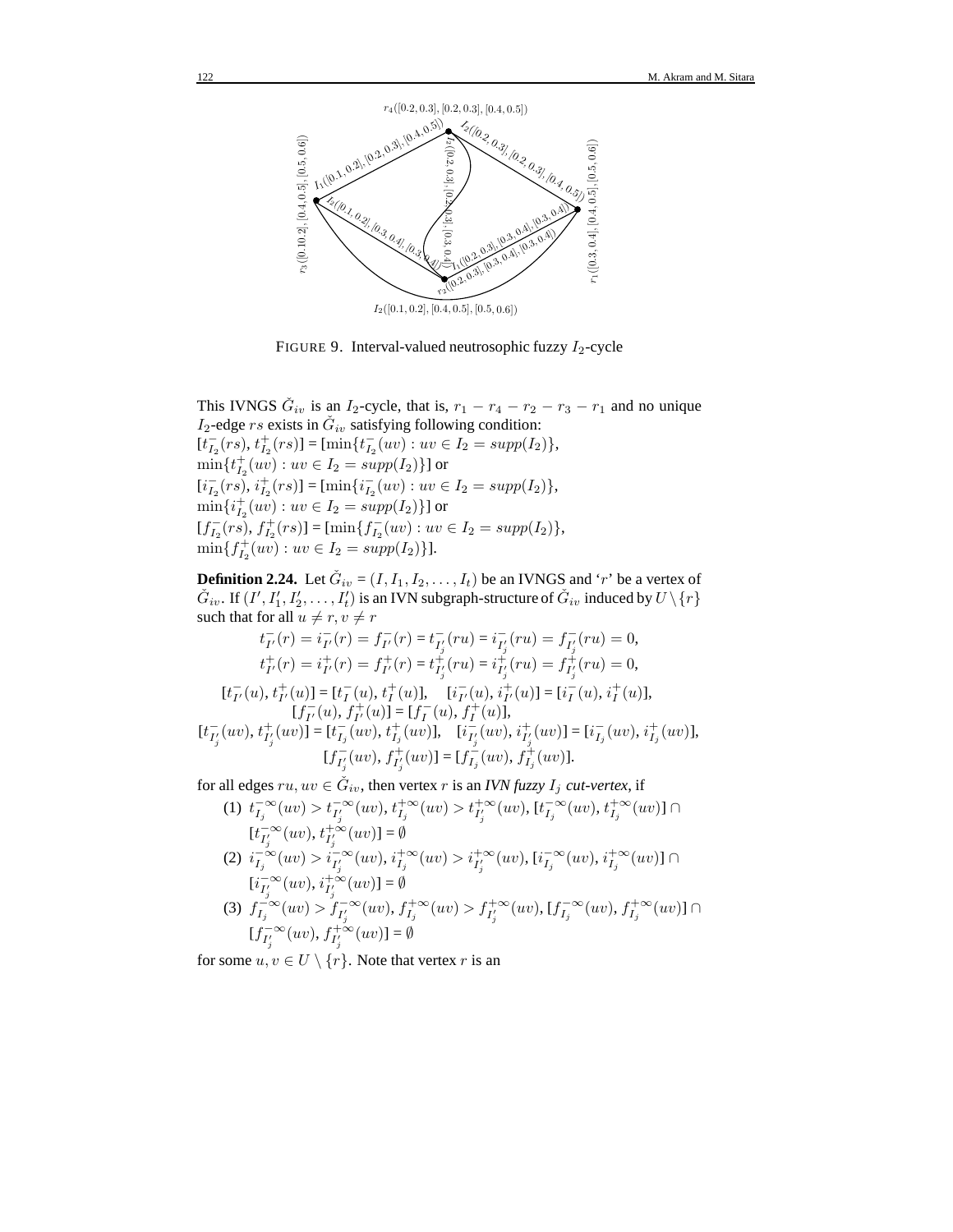- *IVN* fuzzy  $I_j t$  *cut-vertex*, if  $t_{I_j}^{-\infty}(uv) > t_{I'_j}^{-\infty}(uv)$ ,  $t_{I_j}^{+\infty}(uv) > t_{I'_j}^{+\infty}(uv)$ ,  $[t_{I_j}^{-\infty}(uv), t_{I_j}^{+\infty}(uv)] \cap [t_{I'_j}^{-\infty}(uv), t_{I'_j}^{+\infty}(uv)] = \emptyset$
- *IVN* fuzzy  $I_j i$  *cut-vertex*, if  $i_{I_j}^{-\infty}(uv) > i_{I'_j}^{-\infty}(uv)$ ,  $i_{I_j}^{+\infty}(uv) > i_{I'_j}^{+\infty}(uv)$ ,  $[i_{I_j}^{-\infty}(uv), i_{I_j}^{+\infty}(uv)] \cap [i_{I'_j}^{-\infty}(uv), i_{I'_j}^{+\infty}(uv)] = \emptyset$
- *IVN* fuzzy  $I_j f$  *cut-vertex*, if  $f_{I_j}^{-\infty}(uv) > f_{I'_j}^{-\infty}(uv)$ ,  $f_{I_j}^{+\infty}(uv) > f_{I'_j}^{+\infty}(uv)$ ,  $[f_{I_j}^{-\infty}(uv), f_{I_j}^{+\infty}(uv)] \cap [f_{I'_j}^{-\infty}(uv), f_{I'_j}^{+\infty}(uv)] = \emptyset$

**Example 2.25.** Consider an IVNGS  $\check{G}_{iv} = (I, I_1, I_2)$  of graph structure  $G =$  $(U, R_1, R_2)$  as represented in Fig. 10.



 $\check{H}_{iv} = (I', I'_1, I'_2)$  is an IVN subgraph-structure of IVNGS  $\check{G}_{iv}$ , which is obtained by deleting vertex  $r_2$  and shown in Fig. 11.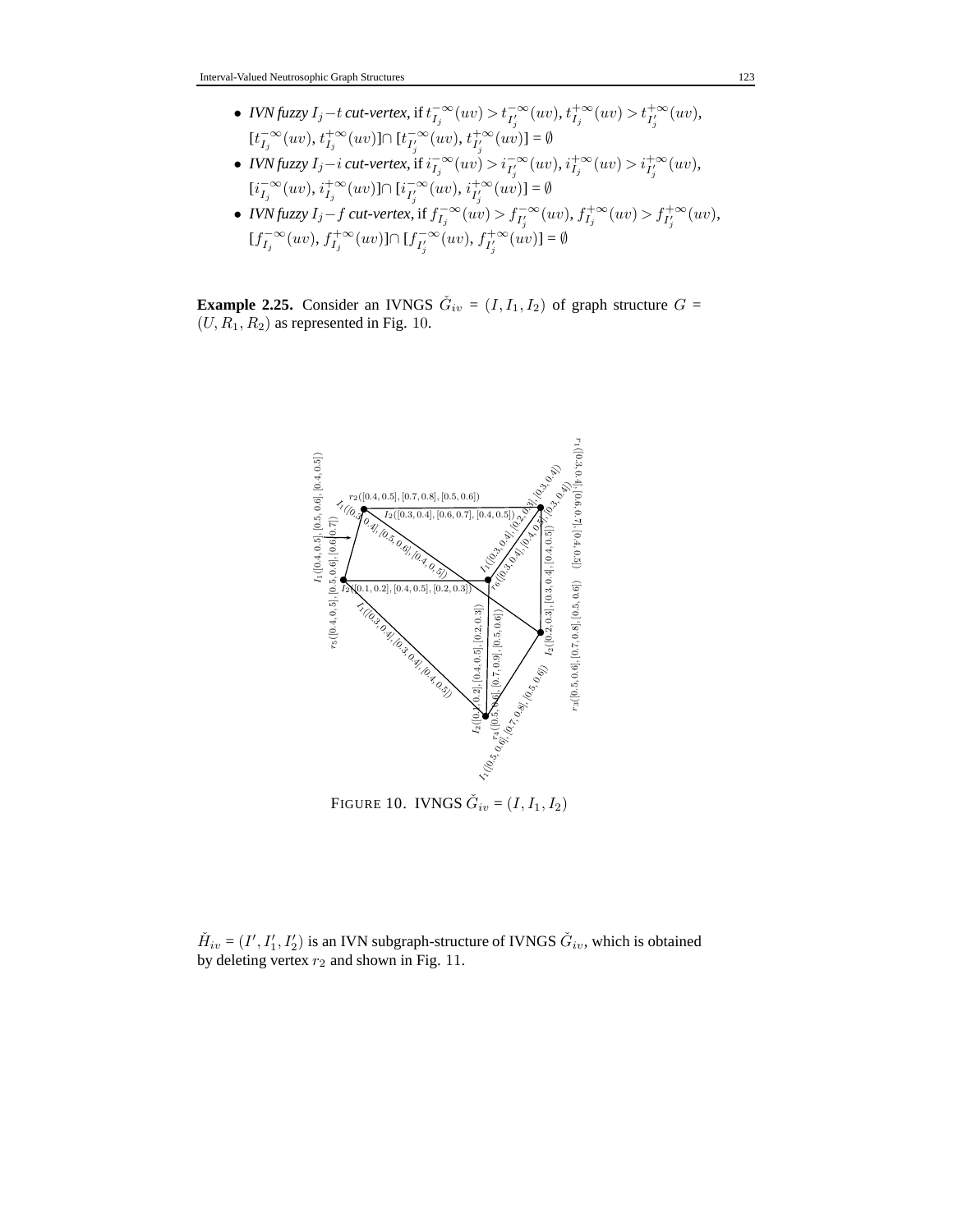

FIGURE 11. IVNGS  $\check{H}_{iv} = (I', I'_1, I'_2)$ 

The vertex  $r_2$  is an IVN fuzzy  $I_1 - i$  cut-vertex. Since

 $i_{I'_1}^{-\infty}(r_4r_5) = 0.3, i_{I_1}^{-\infty}(r_4r_5) = 0.5, i_{I'_1}^{+\infty}(r_4r_5) = 0.4, i_{I_1}^{+\infty}(r_4r_5) = 0.6.$ Clearly  $i_{I_1}^{-\infty}(r_4r_5) = 0.5 > 0.3 = i_{I'_1}^{-\infty}(r_4r_5), i_{I_1}^{+\infty}(r_4r_5) = 0.6 > 0.4 = i_{I'_1}^{+\infty}(r_4r_5)$ ,  $[i_{I_1}^{-\infty}(r_4r_5), i_{I_1}^{+\infty}(r_4r_5)] \cap [i_{I'_1}^{-\infty}(r_4r_5), i_{I'_1}^{+\infty}(r_4r_5)] = [0.5, 0.6] \cap [0.3, 0.4] = \emptyset.$ 

**Definition 2.26.** Let  $\check{G}_{iv} = (I, I_1, I_2, \dots, I_t)$  be an IVNGS and rs be an  $I_j - edge$ . If  $(I', I'_1, I'_2, \ldots, I'_t)$  is an IVN fuzzy spanning subgraph-structure of  $\check{G}_{iv}$ , such that

$$
\begin{aligned} t_{I'_j}^-(rs) &= i_{I'_j}^-(rs) = f_{I'_j}^-(rs) = 0, \quad t_{I'_j}^+(rs) = i_{I'_j}^+(rs) = f_{I'_j}^+(rs) = 0, \\ [t_{I'_j}(wx),\, t_{I'_j}^+(wx)] &= [t_{I_j}^-(wx),\, t_{I_j}^+(wx)], \quad [i_{I'_j}^-(wx),\, i_{I'_j}^+(wx)] = [i_{I_j}^-(wx), \\ [t_{I'_j}^-(wx),\, f_{I'_j}^+(wx)] &= [f_{I_j}^-(wx),\, f_{I_j}^+(wx)], \end{aligned}
$$

for all edges  $wx \neq rs$ , then edge rs is an IVN fuzzy  $I_j$ -bridge if

(1)  $t_{I_j}^{-\infty}(uv) > t_{I'_j}^{-\infty}(uv), t_{I_j}^{+\infty}(uv) > t_{I'_j}^{+\infty}(uv), [t_{I_j}^{-\infty}(uv), t_{I_j}^{+\infty}(uv)] \cap$  $[t_{I'_j}^{-\infty}(uv), t_{I'_j}^{+\infty}(uv)] = \emptyset$ (2)  $i_{I_j}^{-\infty}(uv) > i_{I'_j}^{-\infty}(uv), i_{I_j}^{+\infty}(uv) > i_{I'_j}^{+\infty}(uv), [i_{I_j}^{-\infty}(uv), i_{I_j}^{+\infty}(uv)] \cap$  $[i_{I'_j}^{-\infty}(uv), i_{I'_j}^{+\infty}(uv)] = \emptyset$ (3)  $f_{I_j}^{-\infty}(uv) > f_{I'_j}^{-\infty}(uv), f_{I_j}^{+\infty}(uv) > f_{I'_j}^{+\infty}(uv), [f_{I_j}^{-\infty}(uv), f_{I_j}^{+\infty}(uv)] \cap$  $[f_{I'_j}^{-\infty}(uv), f_{I'_j}^{+\infty}(uv)] = \emptyset$ 

for some  $u, v \in U$ . Note that edge rs is an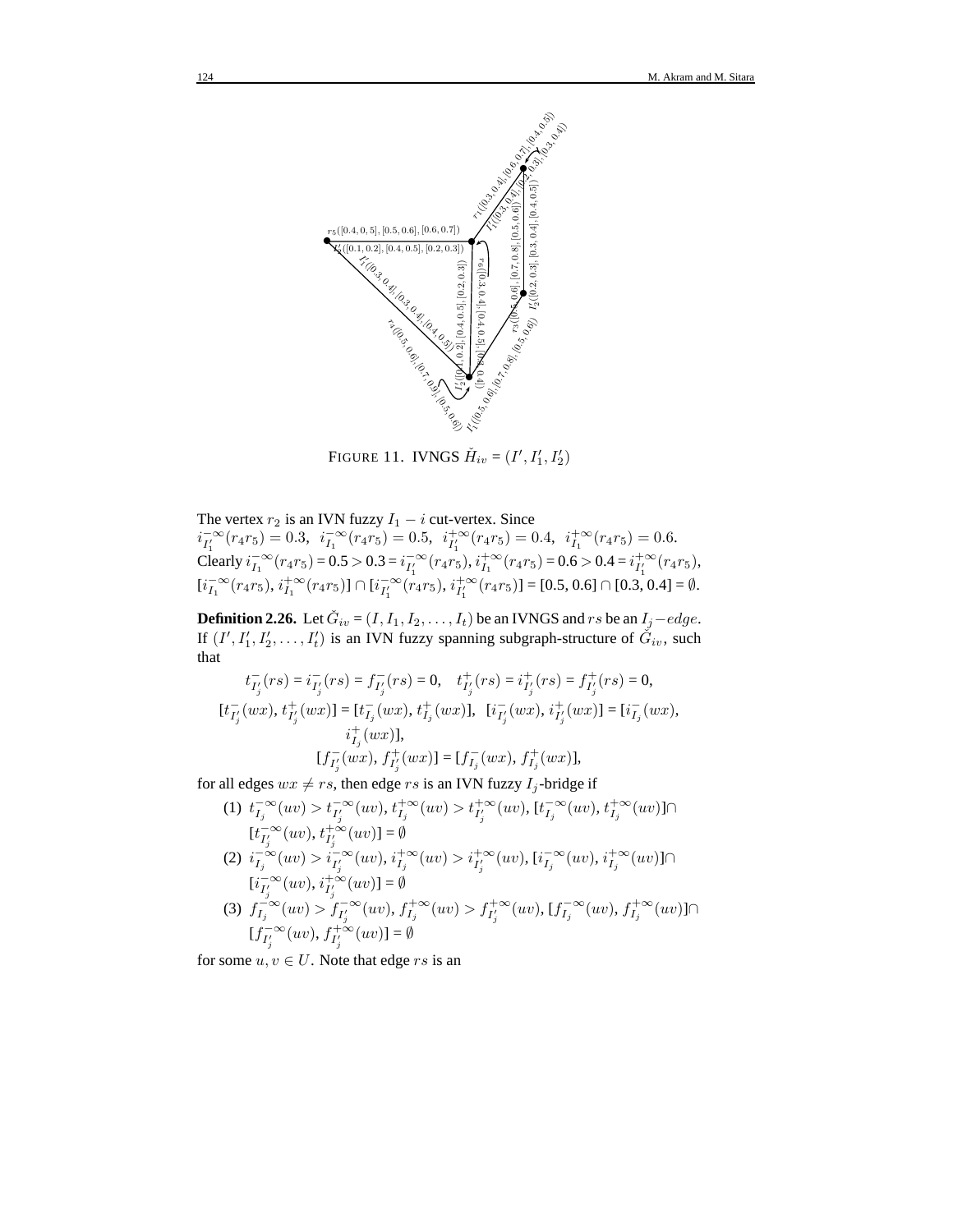

FIGURE 12. IVNGS  $\check{G}_{iv} = (I, I_1, I_2)$ 

- *IVN* fuzzy  $I_j t$  *bridge*, if  $t_{I_j}^{-\infty}(uv) > t_{I'_j}^{-\infty}(uv)$ ,  $t_{I_j}^{+\infty}(uv) > t_{I'_j}^{+\infty}(uv)$ ,  $[t_{I_j}^{-\infty}(uv), t_{I_j}^{+\infty}(uv)] \cap [t_{I'_j}^{-\infty}(uv), t_{I'_j}^{+\infty}(uv)] = \emptyset$
- *IVN* fuzzy  $I_j i$  *bridge*, if  $i_{I_j}^{-\infty}(uv) > i_{I'_j}^{-\infty}(uv)$ ,  $i_{I_j}^{+\infty}(uv) > i_{I'_j}^{+\infty}(uv)$ ,  $[i_{I_j}^{-\infty}(uv), i_{I_j}^{+\infty}(uv)] \cap [i_{I'_j}^{-\infty}(uv), i_{I'_j}^{+\infty}(uv)] = \emptyset$
- *IVN* fuzzy  $I_j f$  *bridge*, if  $f_{I_j}^{-\infty}(uv) > f_{I'_j}^{-\infty}(uv)$ ,  $f_{I_j}^{+\infty}(uv) > f_{I'_j}^{+\infty}(uv)$ ,  $[f_{I_j}^{-\infty}(uv), f_{I_j}^{+\infty}(uv)] \cap [f_{I'_j}^{-\infty}(uv), f_{I'_j}^{+\infty}(uv)] = \emptyset$

**Example 2.27.** Consider an IVNGS  $\check{G}_{iv} = (I, I_1, I_2)$  of graph structure  $G =$  $(U, R_1, R_2)$  as shown in Fig. 12.  $\check{H}_{iv} = (I', I'_1, I'_2)$  is an IVN spanning subgraphstructure of IVNGS  $\check{G}_{iv}$  obtained by deleting an  $I_1$ -edge  $r_2r_5$  and shown in Fig. 13. The edge  $r_2r_5$  is an IVN fuzzy  $I_1 - bridge$  since

- $t_{I'_1}^{-\infty}(r_2r_5) = 0.2$ ,  $t_{I_1}^{-\infty}(r_2r_5) = 0.7$ ,  $t_{I'_1}^{+\infty}(r_2r_5) = 0.3$ ,  $t_{I_1}^{+\infty}(r_2r_5) =$  $t_{I_1}^{1}$   $\infty$  ( $r_2r_5$ ) = 0.7 > 0.2 =  $t_{I'_1}^{-\infty}$  ( $r_2r_5$ ),  $t_{I_1}^{+\infty}$  ( $r_2r_5$ ) = 0.8 > 0.3 =  $t_{I'_1}^{+\infty}(r_2r_5), \, [t_{I_1}^{-\infty}(r_2r_5), \, t_{I_1}^{+\infty}(r_2r_5)] \cap [t_{I'_1}^{-\infty}(r_2r_5), \, t_{I'_1}^{+\infty}(r_2r_5)] = [0.7,$  $[0.8] \cap [0.2, 0.3] = \emptyset$ .
- $i_{I'_1}^{-\infty}(r_2r_5) = 0.3$ ,  $i_{I_1}^{-\infty}(r_2r_5) = 0.5$ ,  $i_{I'_1}^{+\infty}(r_2r_5) = 0.4$ ,  $i_{I_1}^{+\infty}(r_2r_5) =$ 0.6.  $i_{I_1}^{-\infty}(r_2r_5) = 0.5 > 0.3 = i_{I'_1}^{-\infty}(r_2r_5), \quad i_{I_1}^{+\infty}(r_2r_5) = 0.6 > 0.4 =$  $i_{I'_1}^{+\infty}(r_2r_5),$  $[i_{I_1}^{-} \propto (r_2r_5), i_{I_1}^{+} \propto (r_2r_5)] \cap [i_{I_1'}^{-} \propto (r_2r_5), i_{I_1'}^{+} \propto (r_2r_5)] = [0.5, 0.6] \cap [0.3,$  $0.4$ ] =  $\emptyset$ .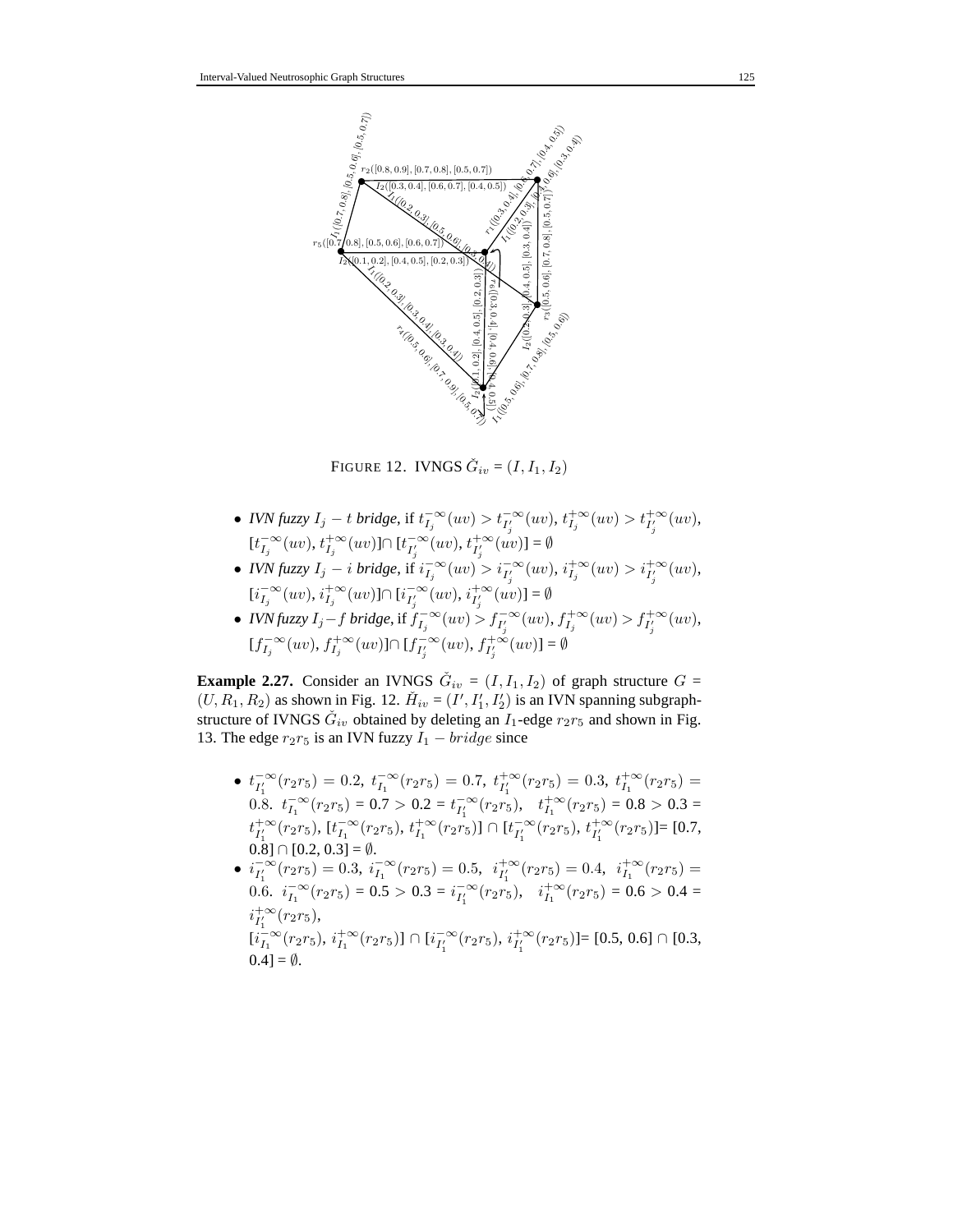

FIGURE 13. IVNGS  $\check{H}_{iv} = (I', I'_1, I'_2)$ 

•  $f_{I'_1}^{-\infty}(r_2r_5) = 0.3$ ,  $f_{I_1}^{-\infty}(r_2r_5) = 0.5$ ,  $f_{I'_1}^{+\infty}(r_2r_5) = 0.4$ ,  $f_{I_1}^{+\infty}(r_2r_5) = 0.4$ 0.7.  $f_{I_1}^{-\infty}(r_2r_5) = 0.5 > 0.3 = f_{I_1'}^{-\infty}(r_2r_5)$ ,  $f_{I_1}^{+\infty}(r_2r_5) = 0.7 > 0.4 =$  $f_{I'_1}^{+\infty}(r_2r_5), \quad [f_{I_1}^{-\infty}(r_2r_5), f_{I_1}^{+\infty}(r_2r_5)] \cap [f_{I'_1}^{-\infty}(r_2r_5), f_{I'_1}^{+\infty}(r_2r_5)] =$  $[0.5, 0.7] \cap [0.3, 0.4] = \emptyset.$ 

**Definition 2.28.** An IVNGS  $\check{G}_{iv} = (I, I_1, I_2, \ldots, I_t)$  is an  $I_j$ *-tree* if  $(supp(I), supp(I_1),$  $supp(I_2), \ldots, supp(I_t)$ ) is an  $I_j - tree$ . Alternatively,  $\check{G}_{iv}$  is an  $I_j$ -tree, if  $\check{G}_{iv}$ has a subgraph induced by  $supp(I_i)$  that forms a tree.

**Definition 2.29.** An IVNGS  $\check{G}_{iv} = (I, I_1, I_2, \dots, I_t)$  is an *IVN fuzzy*  $I_j$ -tree if  $\check{G}_{iv}$  has an IVN fuzzy spanning subgraph-structure  $\check{H}_{iv} = (I'', I''_1, I''_2, \ldots, I''_t)$ such that for all  $I_j$ -edges rs not in  $\check{H}_{iv}$ ,

 $\check{H}_{iv}$  is an  $I''_j$ -tree and

 $(1)$   $t_{I_j}^-(rs) < t_{I''_j}^{-\infty}(rs), t_{I_j}^+(rs) < t_{I''_j}^{+\infty}(rs), [t_{I_j}^-(rs), t_{I_j}^+(rs)] \cap$  $[t_{I''_i}^{-\infty}(rs), t_{I''_i}^{+\infty}(rs)] = \emptyset$  $\begin{equation} \begin{aligned} \text{(2) }&\ i_{I_{j}}^{-}(rs)$  $[i_{I''_i}^{-\infty}(rs), i_{I''_i}^{+\infty}(rs)] = \emptyset$ (3)  $f_{I_j}^-(rs) < f_{I''_j}^{j}^-(rs)$ ,  $f_{I_j}^+(rs) < f_{I''_j}^{+\infty}(rs)$ ,  $[f_{I_j}^-(rs), f_{I_j}^+(rs)] \cap$  $[f_{I''_j}^{-\infty}(rs), f_{I''_j}^{+\infty}(rs)] = \emptyset$ 

In particular,

●  $\check{G}_{iv}$  is an *IVN* fuzzy  $I_j - t$  tree if  $t_{I_j}^-(rs) < t_{I''_j}^{-\infty}(rs)$ ,  $t_{I_j}^+(rs) < t_{I''_j}^{+\infty}(rs)$ ,  $[t_{I_j}^-(rs), t_{I_j}^+(rs)] \cap [t_{I''_j}^{-\infty}(rs), t_{I''_j}^{+\infty}(rs)] = \emptyset$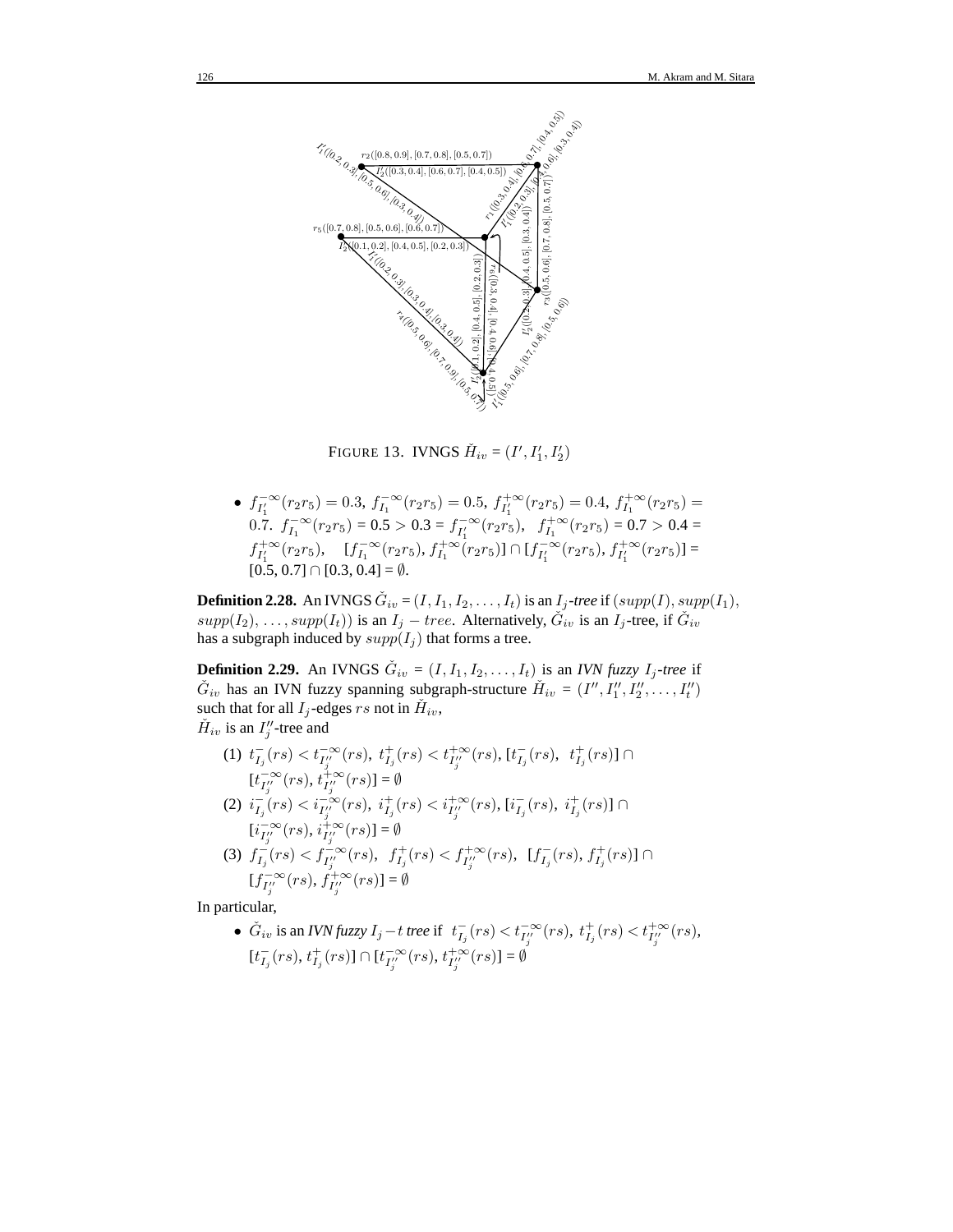

FIGURE 14.  $\check{G}_{iv} = (I, I_1, I_2)$ 

- $\check{G}_{iv}$  is an *IVN fuzzy*  $I_j i$  *tree* if  $i_{I_j}^-(rs) < i_{I''_j}^{-\infty}(rs)$ ,  $i_{I_j}^+(rs) < i_{I''_j}^{+\infty}(rs)$ ,  $[i_{I_j}^-(rs), i_{I_j}^+(rs)] \cap [i_{I''_j}^{-\infty}(rs), i_{I''_j}^{+\infty}(rs)] = \emptyset$
- $\check{G}_{iv}$  is an *IVN* fuzzy  $I_j f$  tree if  $f_{I_j}^-(rs) < f_{I''_j}^{-\infty}(rs)$ ,  $f_{I_j}^+(rs) <$  $f_{I''_j}^{+\infty}(rs)$ ,  $[f_{I_j}^-(rs), f_{I_j}^+(rs)] \cap [f_{I''_j}^{-\infty}(uv), f_{I''_j}^{+\infty}(uv)] = \emptyset$

**Example 2.30.** Consider an IVNGS  $\check{G}_{iv} = (I, I_1, I_2)$  of graph structure  $G =$  $(U, R_1, R_2)$  as shown in Fig. 14. This IVNGS is  $I_2$ -tree, not  $I_1$ -tree. But it is IVN fuzzy  $I_1 - t$  tree, since it has an IVN fuzzy spanning subgraph-structure  $\check{H}_{iv}$  $=(I'', I''_1, I''_2)$  as an  $I''_1$ -tree, which is obtained by deleting  $I_1$ -edge  $r_2r_5$  from  $\tilde{G}_{iv}$ and shown in Fig. 15. By direct calculations, we found that  $t_{I_1''}^{-\infty}(r_2r_5) = 0.3, t_{I_1''}^{+\infty}(r_2r_5) = 0.5, t_{I_1}^{-}(r_2r_5) = 0.1, t_{I_1}^{+}(r_2r_5) = 0.2,$  $t_{I_1}^-(r_2r_5) = 0.1 < 0.3 = t_{I_1''}^{-\infty}(r_2r_5), t_{I_1}^+(r_2r_5) = 0.2 < 0.5 = t_{I_1''}^{+\infty}(r_2r_5),$  $[t_{I_1'}^{-\infty}(r_2r_5), t_{I_1'}^{+\infty}(r_2r_5)] \cap [t_{I_1}^{-}(r_2r_5), t_{I_1}^{+}(r_2r_5)] = [0.3, 0.5] \cap [0.1, 0.2] = \emptyset.$ 

**Definition 2.31.** An IVNGS  $\check{G}_{iv1} = (I_1, I_{11}, I_{12}, \dots, I_{1t})$  of graph structure  $G_1$  $=(U_1, R_{11}, R_{12}, \ldots, R_{1t})$  is isomorphic to IVNGS  $\check{G}_{iv2} = (I_2, I_{21}, I_{22}, \ldots, I_{2t})$ of graph structure  $G_2 = (U_2, R_{21}, R_{22}, \ldots, R_{2t})$ , if there is a pair  $(f, \varphi)$ , where  $f: U_1 \to U_2$  is bijection and  $\varphi$  is a permutation on set  $\{1, 2, \ldots, t\}$  such that:  $[t_{I_1}^-(r),\,t_{I_1}^+(r)] = [t_{I_2}^-(f(r)),\,t_{I_2}^+(f(r))],\ \ [i_{I_1}^-(r),\,i_{I_1}^+(r)] = [i_{I_2}^-(f(r)),\,i_{I_2}^+(f(r))],$  $[f_{I_1}^-(r), f_{I_1}^+(r)] = [f_{I_2}^-(f(r)), f_{I_2}^+(f(r))],$  $[t_{I_{1j}}^-(rs), t_{I_{1j}}^+(rs)] = [t_{I_{2\varphi(j)}}^-(f(r)f(s)), t_{I_{2\varphi(j)}}^+(f(r)f(s))],$  $[i_{I_{1j}}^-(rs), i_{I_{1j}}^+(rs)] = [i_{I_{2\varphi(j)}}^-(f(r)f(s)), i_{I_{2\varphi(j)}}^+(f(r)f(s))],$  $[f_{I_{1j}}^-(rs), f_{I_{1j}}^+(rs)] = [f_{I_{2\varphi(j)}}^-(f(r)f(s)), f_{I_{2\varphi(j)}}^+(f(r)f(s))],$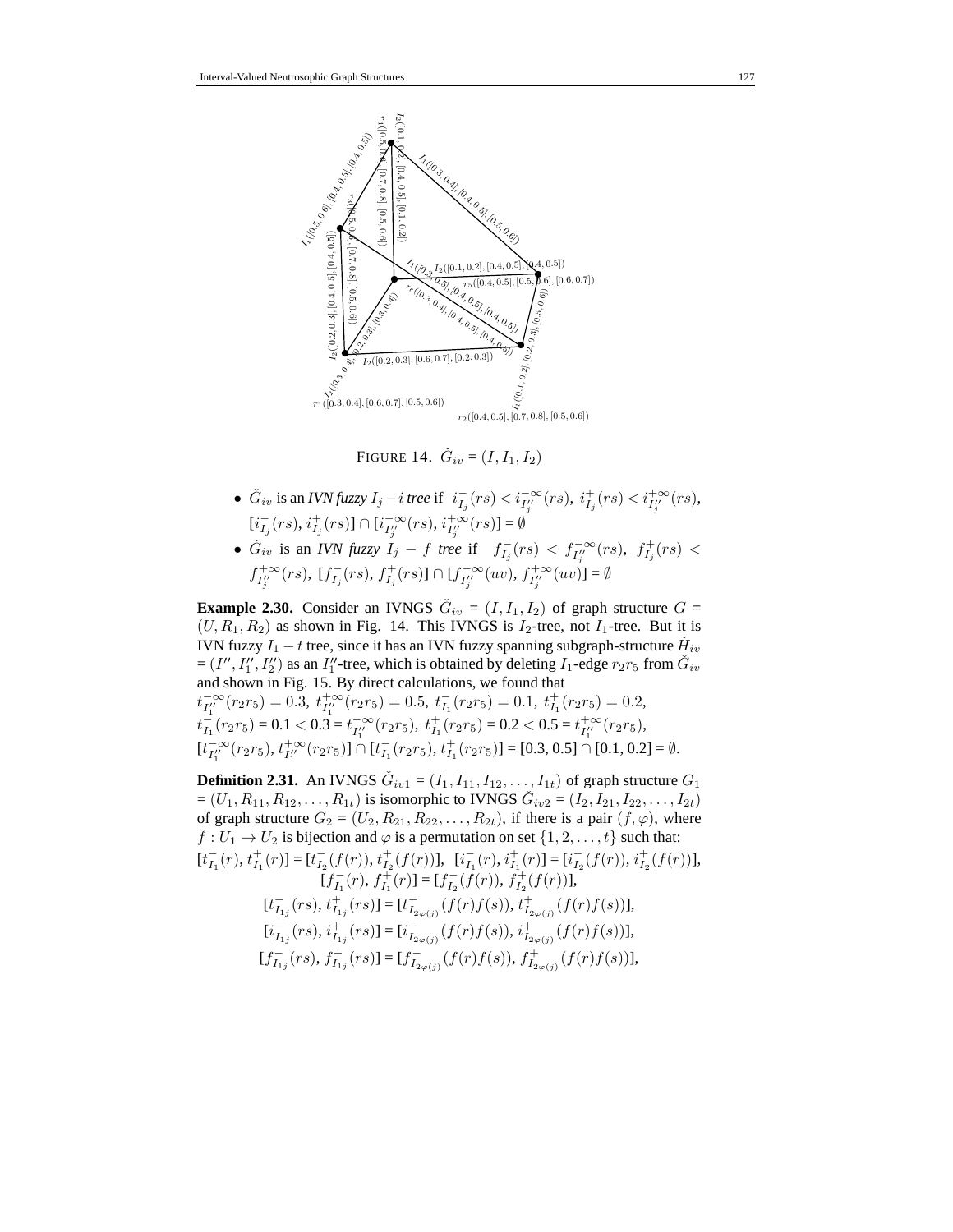

FIGURE 15.  $\check{H}_{iv} = (I'', I''_1, I''_2)$ 



FIGURE 16. IVNGS  $\check{G}_{iv1} = (I, I_1, I_2)$ 

for all  $r \in U_1$ ,  $rs \in I_{1j}$ ,  $j \in \{1, 2, ..., t\}$ .

**Example 2.32.** Let  $\check{G}_{iv1} = (I, I_1, I_2)$  and  $\check{G}_{iv2} = (I', I'_1, I'_2)$  be two IVNGSs of two GSs  $G_1 = (U, R_1, R_2)$  and  $G_2 = (U', R'_1, R'_2)$  as shown in Fig. 16 and Fig. 17, respectively.

 $\check{G}_{iv1}$  and  $\check{G}_{iv2}$  are isomorphic under  $(f, \varphi)$ , where  $f: U \to U'$  is bijection and  $\varphi$  is permutation on set  $\{1,2\}$  defined as  $\varphi(1) = 2$ ,  $\varphi(2) = 1$ , such that:

$$
[t_I^-(r_i), t_I^+(r_i)] = [t_{I'}^-(f(r_i)), t_{I'}^+(f(r_i))],
$$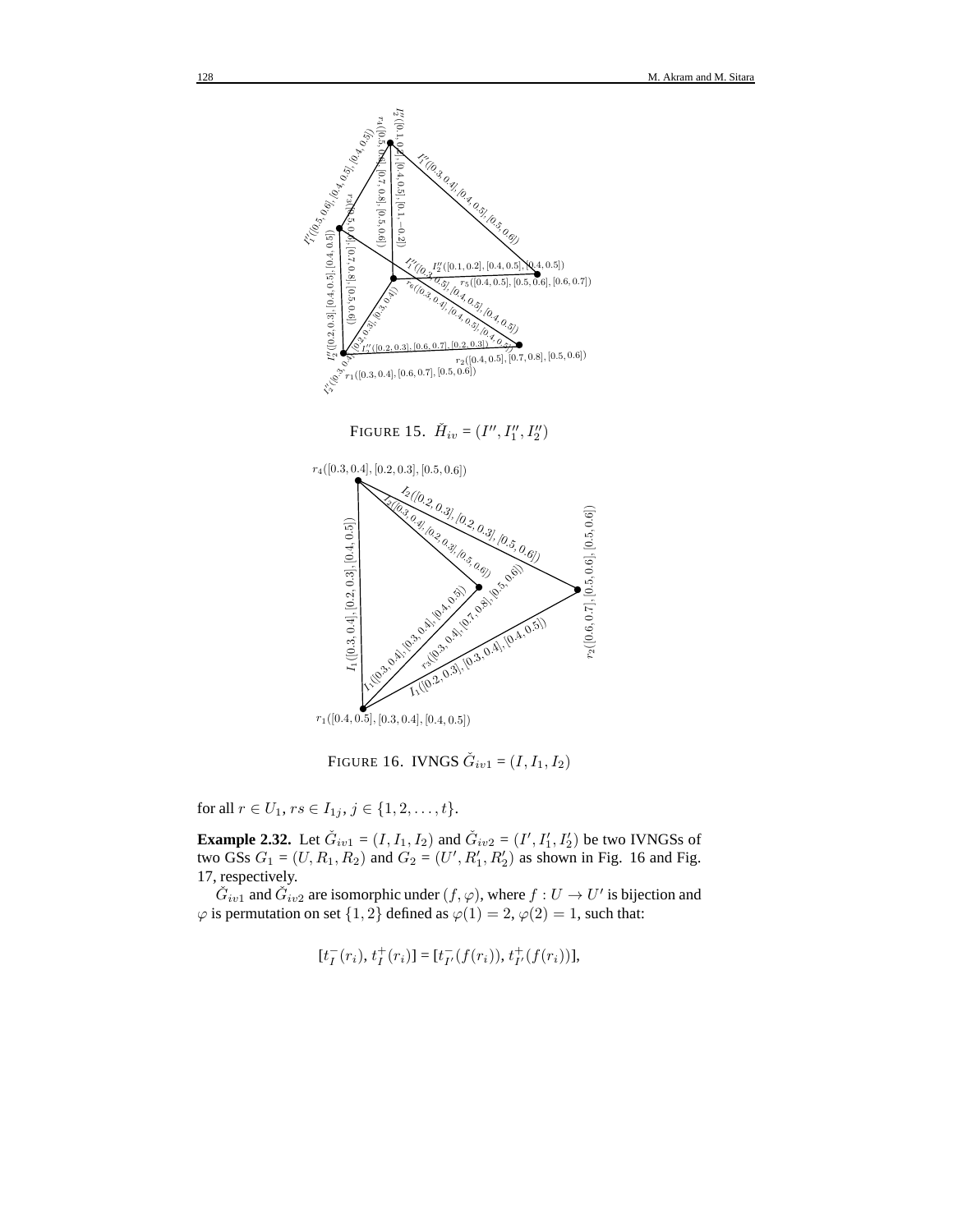

FIGURE 17. IVNGS  $\check{G}_{iv2} = (I', I'_1, I'_2)$ 

 $[i_I^-(r_i), i_I^+(r_i)] = [i_{I'}^-(f(r_i)), i_{I'}^+(f(r_i))],$  $[f_I^-(r_i), f_I^+(r_i)] = [f_{I'}^-(f(r_i)), f_{I'}^+(f(r_i))],$  $[t_{I_j}^-(r_ir_k), t_{I_j}^+(r_ir_k)] = [t_{I_{\varphi(j)}}^-(f(r_i)f(r_k)), t_{I_{\varphi(j)}}^+(f(r_i)f(r_k))],$  $[i_{I_j}^-(r_ir_k), i_{I_j}^+(r_ir_k)] = [i_{I_{\varphi(j)}}^-(f(r_i)f(r_k)), i_{I_{\varphi(j)}}^+(f(r_i)f(r_k))],$  $[f_{I_j}^-(r_ir_k), f_{I_j}^+(r_ir_k)] = [f_{I_{\varphi(j)}}^-(f(r_i)f(r_k)), f_{I_{\varphi(j)}}^+(f(r_i)f(r_k))],$ 

for all  $r_i \in U$ ,  $r_i r_k \in I_j$ ,  $j \in \{1, 2\}$  and  $i, k \in \{1, 2, 3, 4\}$ .

**Definition 2.33.** An IVNGS  $\check{G}_{iv1} = (I_1, I_{11}, I_{12}, \dots, I_{1t})$  of graph structure  $G_1$  $=(U_1, R_{11}, R_{12}, \ldots, R_{1t})$  is identical to IVNGS  $\check{G}_{iv2} = (I_2, I_{21}, I_{22}, \ldots, I_{2t})$  of graph structure  $G_2 = (U_2, R_{21}, R_{22}, \ldots, R_{2t})$  if  $f : U_1 \rightarrow U_2$  is a bijection, such that

$$
[t_{I_1}^-(r), t_{I_1}^+(r)] = [t_{I_2}^-(f(r)), t_{I_2}^+(f(r))], [i_{I_1}^-(r), i_{I_1}^+(r)] = [i_{I_2}^-(f(r)), i_{I_2}^+(f(r))],
$$
  
\n
$$
[f_{I_1}^-(r), f_{I_1}^+(r)] = [f_{I_2}^-(f(r)), f_{I_2}^+(f(r))],
$$
  
\n
$$
[t_{I_{1j}}^-(rs), t_{I_{1j}}^+(rs)] = [t_{I_{2j}}^-(f(r)f(s)), t_{I_{2j}}^+(f(r)f(s))],
$$
  
\n
$$
[i_{I_{1j}}^-(rs), i_{I_{1j}}^+(rs)] = [i_{I_{2j}}^-(f(r)f(s)), i_{I_{2j}}^+(f(r)f(s))],
$$
  
\n
$$
[f_{I_{1j}}^-(rs), f_{I_{1j}}^+(rs)] = [f_{I_{2j}}^-(f(r)f(s)), f_{I_{2j}}^+(f(r)f(s))],
$$

for all  $r \in U_1, rs \in U_{1j}, j \in \{1, 2, ..., t\}.$ 

**Example 2.34.** Let  $\check{G}_{iv1} = (I, I_1, I_2)$  and  $\check{G}_{iv2} = (I', I'_1, I'_2)$  be two IVNGSs of the graph structures  $G_1 = (U, R_1, R_2)$  and  $G_2 = (U', R'_1, R'_2)$ , respectively as shown in Fig. 18 and Fig. 19, respectively.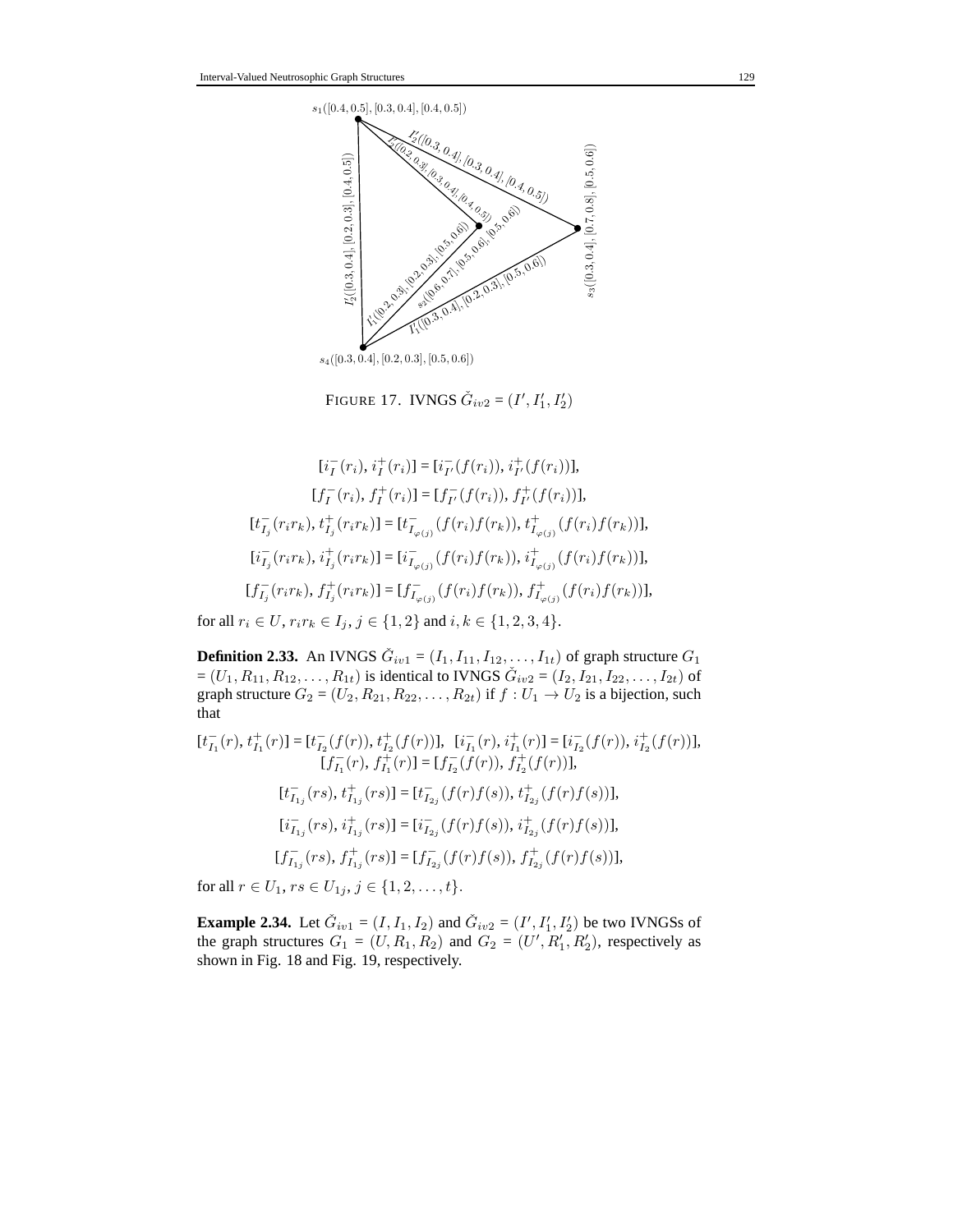



IVNGS  $\check{G}_{iv1}$  is identical to  $\check{G}_{iv2}$  under  $f: U \to U'$  defined as :  $f(r_1) = s_2, f(r_2) = s_1, f(r_3) = s_4, f(r_4) = s_3, f(r_5) = s_5, f(r_6) = s_8,$  $f(r_7) = s_7, f(r_8) = s_6$ . Moreover,

$$
[t_I^-(r_i), t_I^+(r_i)] = [t_{I'}^-(f(r_i)), t_{I'}^+(f(r_i))],
$$
  
\n
$$
[i_I^-(r_i), i_I^+(r_i)] = [i_{I'}^-(f(r_i)), i_{I'}^+(f(r_i))],
$$
  
\n
$$
[f_I^-(r_i), f_I^+(r_i)] = [f_{I'}^-(f(r_i)), f_{I'}^+(f(r_i))],
$$
  
\n
$$
[t_{I_j}^-(r_i r_k), t_{I_j}^+(r_i r_k)] = [t_{I'_j}^-(f(r_i)f(r_k)), t_{I'_j}^+(f(r_i)f(r_k))],
$$
  
\n
$$
[i_{I_j}^-(r_i r_k), i_{I_j}^+(r_i r_k)] = [i_{I'_j}^-(f(r_i)f(r_k)), i_{I'_j}^+(f(r_i)f(r_k))],
$$
  
\n
$$
[f_{I_j}^-(r_i r_k), f_{I_j}^+(r_i r_k)] = [f_{I'_j}^-(f(r_i)f(r_k)), f_{I'_j}^+(f(r_i)f(r_k))],
$$
  
\nfor all  $r_i \in U, r_i r_k \in R_j, j \in \{1, 2\}, i, k \in \{1, 2, ..., 8\}.$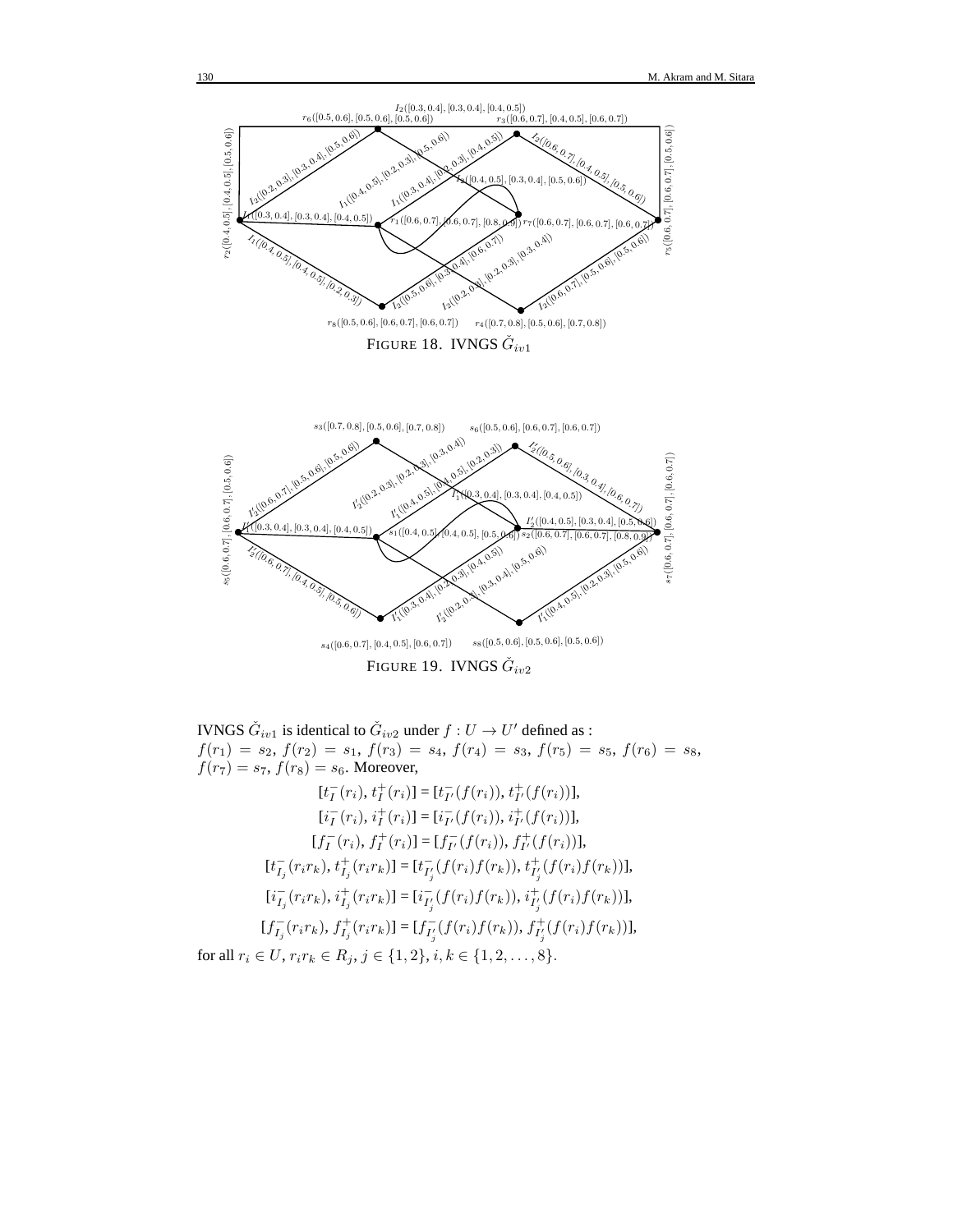**Definition 2.35.** Let  $\check{G}_{iv} = (I, I_1, I_2, \dots, I_t)$  be an IVNGS and  $\varphi$  be a permutation on  $\{I_1, I_2, \ldots, I_t\}$  and also on the set  $\{1, 2, \ldots, t\}$ , that is,  $\varphi(I_j) = I_l$  iff  $\varphi(j) = l$  for all j. If  $rs \in I_j$  and

$$
[t_{I_j^{\varphi}}^-(rs), t_{I_j^{\varphi}}^+(rs)] = [t_I^-(r) \wedge t_I^-(s) - \bigvee_{l \neq j} t_{\varphi(I_l)}^-(rs),
$$
  
\n
$$
t_I^+(r) \wedge t_I^+(s) - \bigvee_{l \neq j} t_{\varphi(I_l)}^+(rs)], [i_{I_j^{\varphi}}^-(rs), i_{I_j^{\varphi}}^+(rs)] =
$$
  
\n
$$
[i_I^-(r) \wedge i_I^-(s) - \bigvee_{l \neq j} i_{\varphi(I_l)}^-(rs), i_I^+(r) \wedge i_I^+(s) - \bigvee_{l \neq j} i_{\varphi(I_l)}^+(rs)],
$$
  
\n
$$
[f_{I_j^{\varphi}}^-(rs), f_{I_j^{\varphi}}^+(rs)] =
$$
  
\n
$$
[f_I^-(r) \wedge f_I^-(s) - \bigvee_{l \neq j} f_{\varphi(I_l)}^-(rs), f_I^+(r) \wedge f_I^+(s) - \bigvee_{l \neq j} f_{\varphi(I_l)}^+(rs)],
$$
  
\n
$$
j = 1, 2, \dots, t, \text{ then } rs \in I_u^{\varphi}, \text{ where } u \text{ is selected, such that}
$$
  
\n•  $t_{I_u^{\varphi}}^-(rs) \geq t_{I_j^{\varphi}}^-(rs), t_{I_u^{\varphi}}^+(rs) \geq t_{I_j^{\varphi}}^+(rs), [t_{I_u^{\varphi}}^-(rs), t_{I_u^{\varphi}}^+(rs)] \cap [t_{I_j^{\varphi}}^-(rs),$ 

- $t_{I_j^\varphi}^+(rs)] = \emptyset$  $\bullet$   $i_{\tau}^ \frac{1}{I_u^\varphi}(rs) \, \geq \, i_{I_3^\varphi}$  $\frac{1}{I_j^\varphi}(rs), \, i_{I_u^\varphi}^+(rs) \, \geq \, i_{I_j^\varphi}^+(rs), \, [i_{I_u^\varphi}^ \frac{1}{I_u^{\varphi}}(rs), \, i_{I_u^{\varphi}}^+(rs)] \cap [\, i_{I_u^{\varphi}}^ _{I_{j}^{\varphi}}^-(rs),$
- $i_{I_j^\varphi}^+(rs)] = \emptyset$ ●  $f_{I_u^{\varphi}}^-(rs) \geq f_{I_j^{\varphi}}^-(rs), f_{I_u^{\varphi}}^+(rs) \geq f_{I_j^{\varphi}}^+(rs), [f_{I_u^{\varphi}}^-(rs), f_{I_u^{\varphi}}^+(rs)] \cap [f_{I_j^{\varphi}}^-(rs),$  $f_{I_j^\varphi}^+(rs)] = \emptyset$ +

for all j. Then IVNGS  $(I, I_1^{\varphi}, I_2^{\varphi}, \ldots, I_t^{\varphi})$  is said to be  $\varphi$ -complement of IVNGS  $\check{G}_{iv}$  and denoted by  $\check{G}_{iv}^{\varphi c}$ .

**Example 2.36.** Let  $I = \{(r_1, [0.4, 0.5], [0.4, 0.5], [0.7, 0.8]), (r_2, [0.6, 0.7], [0.6, 0.7],$  $[0.4, 0.5]$ ,  $(r_3, [0.8, 0.9], [0.5, 0.6], [0.3, 0.4])$ ,  $I_1 = \{(r_1r_3, [0.4, 0.5], [0.4, 0.5], [0.3, 0.4])\}$ ,  $I_2 = \{(r_2r_3, [0.6, 0.7], [0.4, 0.5], [0.3, 0.4])\}, I_3 = \{(r_1r_2, [0.4, 0.5], [0.3, 0.4], [0.4, 0.5])\}$ be IVN subsets of  $U = \{r_1, r_2, r_3\}, R_1 = \{r_1r_3\}, R_2 = \{r_2r_3\}, R_3 =$  $\{r_1r_2\}$ , respectively. Obviously,  $\check{G}_{iv} = (I, I_1, I_2, I_3)$  is an IVNGS of GS  $G =$  $(U, R_1, R_2, R_3)$  as shown in Fig. 20



FIGURE 20.  $\check{G}_{iv} = (I, I_1, I_2, I_3)$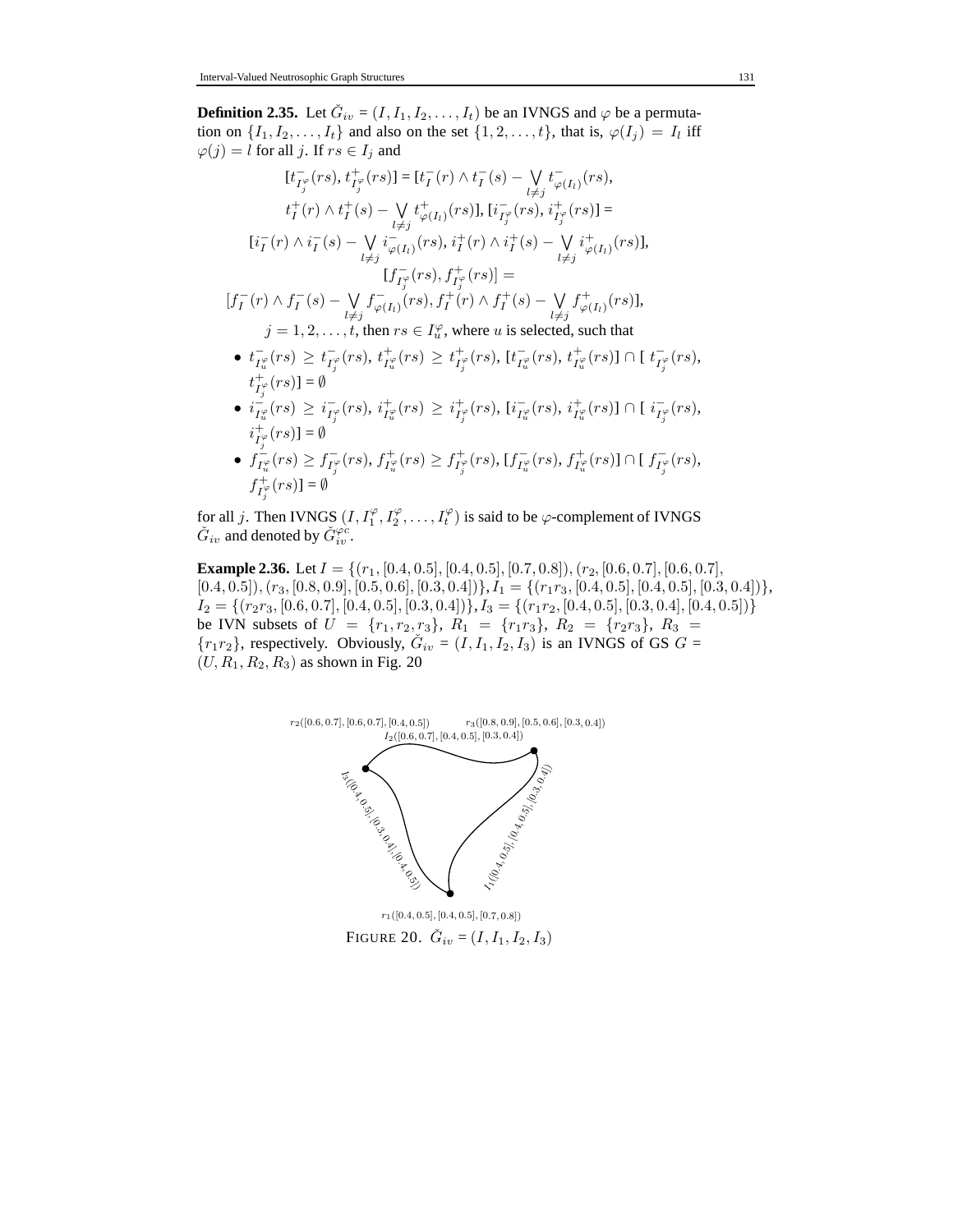Simple calculations of edges  $r_1r_3, r_2r_3, r_1r_2 \in I_1, I_2, I_3$ , respectively, show that  $r_1r_3 \in I_3^{\varphi}, r_2r_3 \in I_1^{\varphi}, r_1r_2 \in I_2^{\varphi}$ . So,  $\check{G}_{iv}^{\varphi c} = (I, I_1^{\varphi}, I_2^{\varphi}, I_3^{\varphi})$  is  $\varphi$ -complement of IVNGS  $\check{G}_{iv}$  as shown in Fig. 21.



FIGURE 21.  $\check{G}_{iv} = (I, I_1^{\varphi}, I_2^{\varphi}, I_3^{\varphi})$ 

**Proposition 2.37.**  $\varphi$ -complement of an IVNGS  $\check{G}_{iv} = (I, I_1, I_2, \ldots, I_t)$  is a strong *IVNGS. Moreover, if*  $\varphi(j) = u$ *, where*  $j, u \in \{1, 2, \ldots, t\}$ *, then all*  $I_u$ -edges in *IVNGS*  $(I, I_1, I_2, \ldots, I_t)$  *become*  $I_j^{\varphi}$ -edges in  $(I, I_1^{\varphi}, I_2^{\varphi}, \ldots, I_t^{\varphi})$ *.* 

*Proof.* By definition of  $\varphi$ -complement,

$$
[t_{I_{j}^{\varphi}}^{-(rs)}, t_{I_{j}^{\varphi}}^{+}(rs)] = [t_{I}^{\tau}(r) \wedge t_{I}^{\tau}(s) - \bigvee_{l \neq j} t_{\varphi(I_{l})}^{\tau}(rs), t_{I}^{+}(r) \wedge t_{I}^{+}(s) - \bigvee_{l \neq j} t_{\varphi(I_{l})}^{\tau}(rs)](2.1)
$$
  
\n
$$
[i_{I_{j}^{\varphi}}^{-(rs)}, i_{I_{j}^{\varphi}}^{+}(rs)] = [i_{I}^{\tau}(r) \wedge i_{I}^{\tau}(s) - \bigvee_{l \neq j} i_{\varphi(I_{l})}^{\tau}(rs), i_{I}^{+}(r) \wedge i_{I}^{+}(s) - \bigvee_{l \neq j} t_{\varphi(I_{l})}^{\tau}(rs)](2.2)
$$
  
\n
$$
[f_{I_{j}^{\varphi}}^{-(rs)}, f_{I_{j}^{\varphi}}^{+}(rs)] = [f_{I}^{\tau}(r) \wedge f_{I}^{\tau}(s) - \bigvee_{l \neq j} f_{\varphi(I_{l})}^{\tau}(rs), f_{I}^{+}(r) \wedge f_{I}^{+}(s) - \bigvee_{l \neq j} f_{\varphi(I_{l})}^{+}(rs)](2.3)
$$
  
\nfor  $j \in \{1, 2, ..., t\}$ . For expression of truth membership value:  
\nAs  $t_{I}^{\tau}(r) \wedge t_{I}^{\tau}(s) \geq 0, t_{I}^{+}(r) \wedge t_{I}^{+}(s) \geq 0$  and  $\bigvee_{l \neq j} t_{\varphi(I_{l})}^{\tau}(rs) \geq 0, \bigvee_{l \neq j} t_{\varphi(I_{l})}^{\tau}(rs) \geq 0$ .  
\nSince  $t_{I_{j}}^{\tau}(rs) \leq t_{I}^{\tau}(r) \wedge t_{I}^{\tau}(s), t_{I_{j}}^{\tau}(rs) \leq t_{I}^{+}(r) \wedge t_{I}^{+}(s)$ , for all  $I_{j}$ . This implies  
\n
$$
\bigvee_{l \neq j} t_{\varphi(I_{l})}^{\tau}(rs) \leq t_{I}^{\tau}(r) \wedge t_{I}^{\tau}(s
$$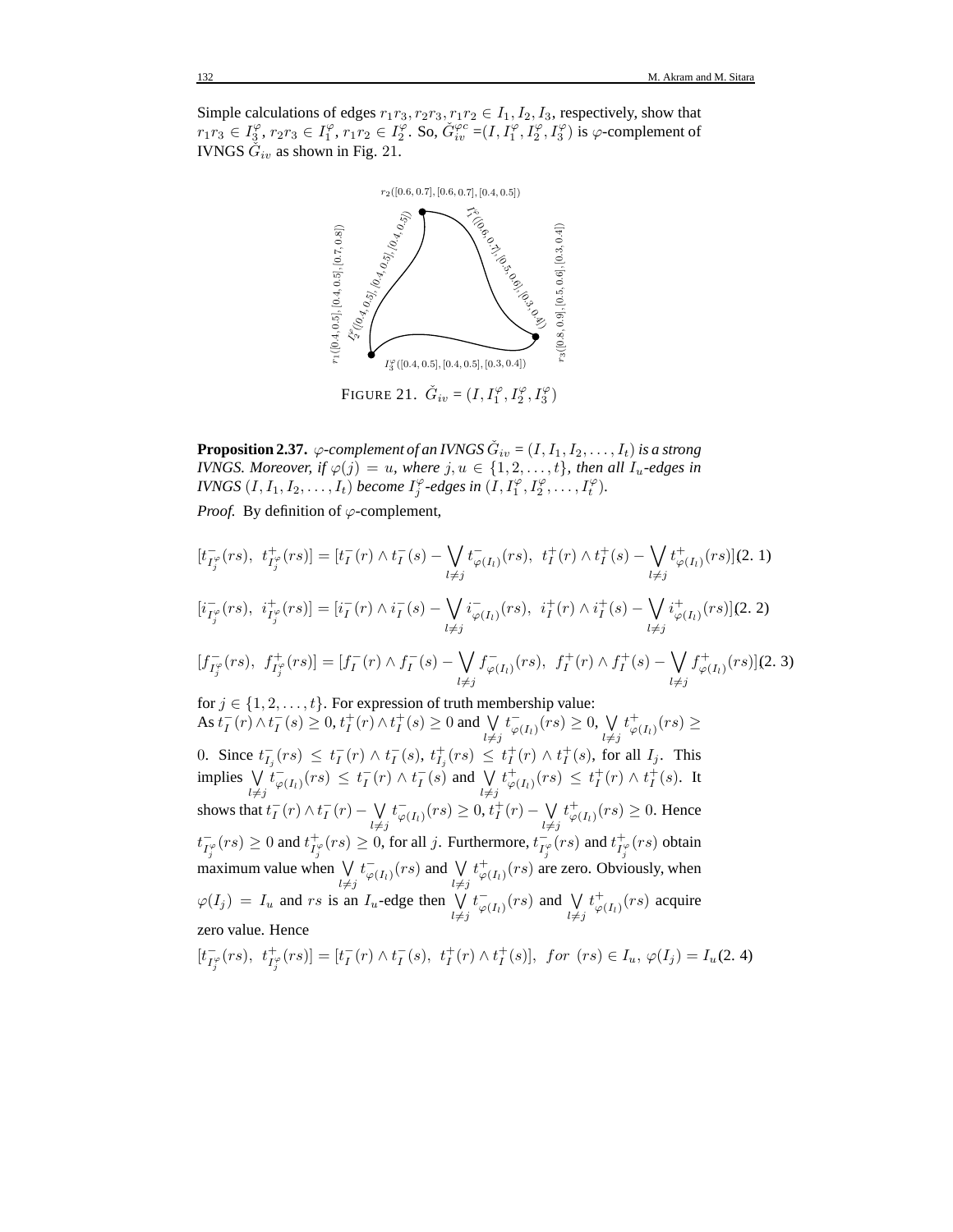For expression of indeterminacy membership value:

As  $i_I^-(r) \wedge i_I^-(s) \ge 0$ ,  $i_I^+(r) \wedge i_I^+(s) \ge 0$  and  $\bigvee$  $l\neq j$  $i_{\varphi(I_1)}^-(rs) \geq 0, \bigvee_i$  $l\neq j$  $i^+_{\varphi(I_l)}(rs) \geq$ 0. Since  $i_{I_j}^-(rs) \leq i_I^-(r) \wedge i_I^-(s)$ ,  $i_{I_j}^+(rs) \leq i_I^+(r) \wedge i_I^+(s)$ , for all  $I_j$ . This implies W  $l\neq j$  $\overline{i}_{\varphi(I_l)}(rs) \leq i_I^-(r) \wedge i_I^-(s)$  and  $\bigvee$  $l\neq j$  $i^+_{\varphi(I_l)}(rs) \leq i^+_I(r) \wedge i^+_I(s)$ . It shows that  $i_I^-(r) \wedge i_I^-(r) - \bigvee$  $l\neq j$  $i_{\varphi(I_l)}^-(rs) \geq 0, i_l^+(r) - \bigvee_l$  $l\neq j$  $i^+_{\varphi(I_l)}(rs) \geq 0$ . Hence  $i_{I_j^{\varphi}}(rs) \ge 0$  and  $i_{I_j^{\varphi}}^+(rs) \ge 0$ , for all j. Furthermore,  $i_{I_j^{\varphi}}^-(rs)$  and  $i_{I_j^{\varphi}}^+(rs)$  achieve maximum value when  $\sqrt{}$  $l\neq j$  $i_{\varphi(I_l)}^-(rs)$  and  $\bigvee_l$  $l\neq j$  $i^+_{\varphi(I_l)}(rs)$  are zero. Obviously, when  $\varphi(I_j) = I_u$  and rs is an  $I_u$ -edge then  $\bigvee_{l \neq j}$  $i_{\varphi(I_l)}^-(rs)$  and  $\bigvee_l$  $l\neq j$  $i^+_{\varphi(I_l)}(rs)$  get zero value. Hence  $[i]_I^ \bar{I}_{I_j^{\varphi}}^{\bar{I}_{\varphi}}(rs), \, i_{I_j^{\varphi}}^+(rs)]= [i_I^-(r) \wedge i_I^-(s), \, i_I^+(r) \wedge i_I^+(s)], \, \text{ for } \, (rs) \in I_u, \, \varphi(I_j)=I_u(2,5)$ For expression of falsity membership value: As  $f_I^-(r) \wedge f_I^-(s) \ge 0$ ,  $f_I^+(r) \wedge f_I^+(s) \ge 0$  and  $\bigvee$  $l\neq j$  $f_{\varphi(I_l)}^-(rs) \geq 0, \bigvee_l$  $l\neq j$  $f^+_{\varphi(I_l)}(rs) \geq$ 0. Since  $f_{I_j}^-(rs) \leq f_I^-(r) \wedge f_I^-(s)$ ,  $f_{I_j}^+(rs) \leq f_I^+(r) \wedge f_I^+(s)$ , for all  $I_j$ . This implies W  $l\neq j$  $f_{\varphi(I_l)}^-(rs) \leq f_I^-(r) \wedge f_I^-(s)$  and  $\bigvee$  $l\neq j$  $f^+_{\varphi(I_l)}(rs) \leq f^+_I(r) \wedge f^+_I(s)$ . It shows that  $f_I^-(r) \wedge f_I^-(r) - \bigvee$  $l\neq j$  $f_{\varphi(I_l)}^-(rs) \geq 0, f_I^+(r) - \bigvee_{l}$  $l\neq j$  $f^+_{\varphi(I_l)}(rs) \geq 0$ . Hence

 $f_{I_j^{\varphi}}(rs) \ge 0$  and  $f_{I_j^{\varphi}}^+(rs) \ge 0$ , for all j. Furthermore,  $f_{I_j^{\varphi}}^-(rs)$  and  $f_{I_j^{\varphi}}^+(rs)$  obtain maximum value when  $\sqrt{}$  $l\neq j$  $f_{\varphi(I_1)}^-(rs)$  and  $\bigvee$  $l\neq j$  $f^+_{\varphi(I_l)}(rs)$  are zero. Obviously, when  $\varphi(I_j) = I_u$  and rs is an  $I_u$ -edge then  $\bigvee_{l \neq j}$  $f_{\varphi(I_1)}^-(rs)$  and  $\bigvee$  $_{l\neq j}$  $f^+_{\varphi(I_l)}(rs)$  acquire

zero value. Hence

$$
[f_{I_f^{\varphi}}^-(rs), f_{I_f^{\varphi}}^+(rs)] = [f_I^-(r) \wedge f_I^-(s), f_I^+(r) \wedge f_I^+(s)], \text{ for } (rs) \in I_u, \varphi(I_j) = I_u(2, 6)
$$
  
From expressing (2.4), (2.5) and (2.6), it is clear that

From expressions  $(2.4)$ ,  $(2.5)$  and  $(2.6)$ , it is clear that

$$
\begin{array}{l} t_j^-(rs)=\min\{t^-(r),t^-(d)\},\, i_j^-(rs)=\min\{i^-(r),i^-(s)\},\\ f_j^-(rs)=\min\{f^-(-),f^-(s)\},\, t_j^+(rs)=\min\{t^+(r),t^+(s)\},\\ i_j^+(rs)=\min\{i^+(r),i^+(s)\},\, f_j^+(rs)=\min\{f^+(r),f^+(s)\}, \end{array}
$$

Hence  $\check{G}_{iv}$  is a strong  $IVNGS$  and all  $I_u$ -edges in IVNGS  $(I, I_1, I_2, \ldots, I_t)$ become  $I_j^{\varphi}$ -edges in  $(\tilde{I}, I_1^{\varphi}, I_2^{\varphi}, \dots, I_t^{\varphi})$ ).  $\Box$ 

**Definition 2.38.** Let  $\check{G}_{iv} = (I, I_1, I_2, \dots, I_t)$  be an IVNGS and  $\varphi$  be a permutation on  $\{1, 2, \ldots, t\}$ . Then

- (i)  $\check{G}_{iv}$  is self complementary IVNGS if  $\check{G}_{iv}$  is isomorphic to  $\check{G}_{iv}^{\varphi c}$ .
- (ii)  $\check{G}_{iv}$  is strong-self complementary IVNGS if  $\check{G}_{iv}$  is identical to  $\check{G}_{iv}^{\varphi c}$ .

**Definition 2.39.** Let  $\check{G}_{iv} = (I, I_1, I_2, \dots, I_t)$  be an IVNGS. Then

(i)  $\check{G}_{iv}$  is totally-self complementary IVNGS if  $\check{G}_{iv}$  is isomorphic to  $\check{G}_{iv}^{\varphi c}$ , for all permutations  $\varphi$  on  $\{1, 2, \ldots, t\}$ .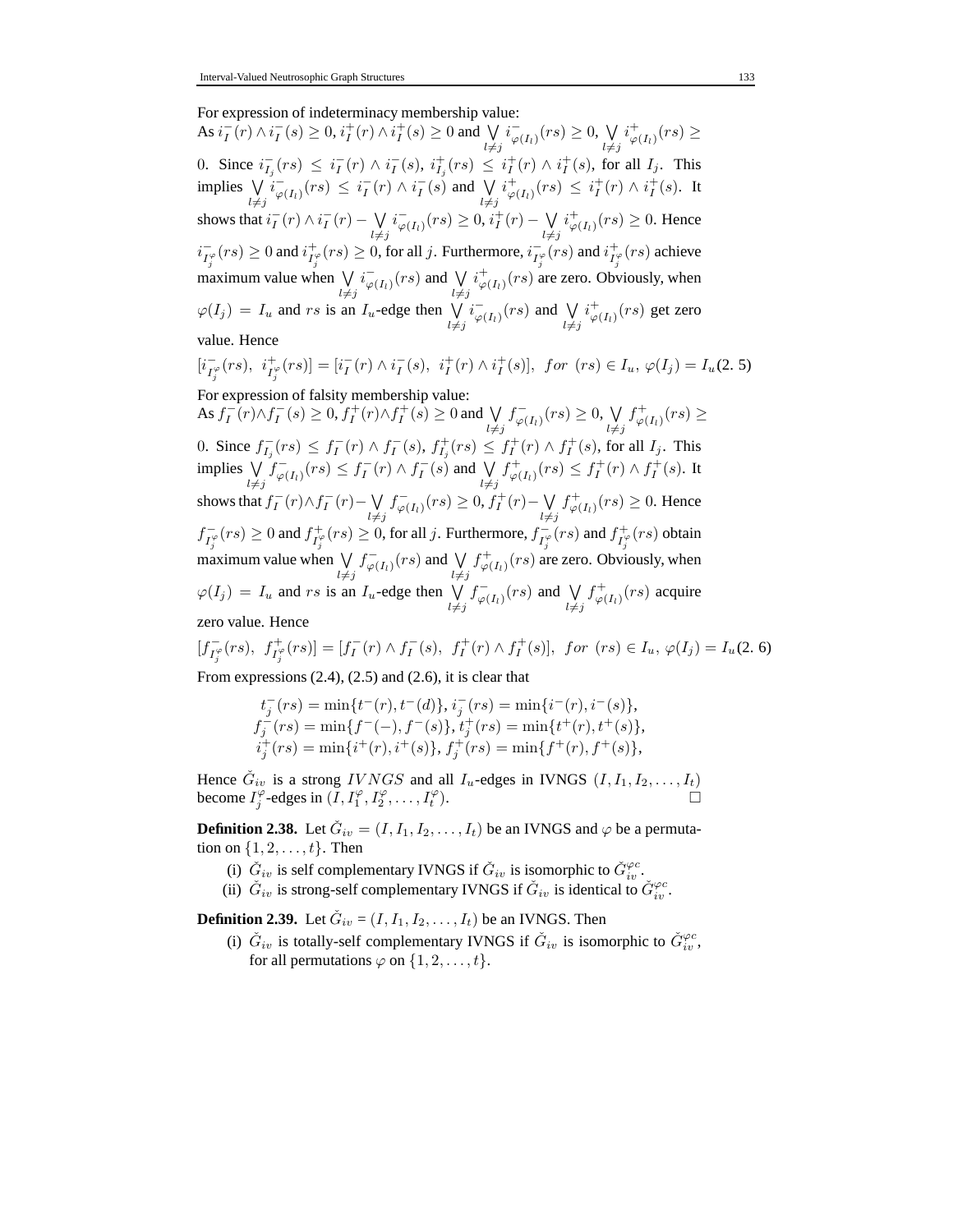(ii)  $\check{G}_{iv}$  is totally-strong-self complementary IVNGS if  $\check{G}_{iv}$  is identical to  $\check{G}^{\varphi c}_{iv}$ , for all permutations  $\varphi$  on  $\{1, 2, ..., t\}$ .

**Example 2.40.** An IVNGS  $\check{G}_{iv} = (I, I_1, I_2, I_3)$  shown in Fig. 22 is identical to  $\varphi$ −complement for all permutations  $\varphi$  on set {1, 2, 3}. Hence it is totally-strongself complementary IVNGS.



FIGURE 22. Totally-strong-self complementary IVNGS

**Theorem 2.41.** *An IVNGS is totally-self complementary if and only if it is a strong IVNGS.*

*Proof.* Consider a strong IVNGS  $\check{G}_{iv}$  and permutation  $\varphi$  on  $\{1,2, \ldots, t\}$ . By proposition 2.37,  $\varphi$ -complement of IVNGS  $\check{G}_{iv} = (I, I_1, I_2, \ldots, I_t)$  is a strong IVNGS. Moreover, if  $\varphi^{-1}(u) = j$ , where  $j, u \in \{1, 2, ..., t\}$ , then all  $I_u$ -edges in IVNGS  $(I, I_1, I_2, \ldots, I_t)$  become  $I_j^{\varphi}$ -edges in  $(I, I_1^{\varphi}, I_2^{\varphi}, \ldots, I_t^{\varphi})$ , this leads

$$
\begin{array}{l} \label{eq:2} {t}^{-}_{I_u}(rs){=}t^-_I(r)\wedge t^-_I(s){=}t^-_{I^{\varphi}_j}(rs),\,i^-_{I_u}(rs){=}i^-_I(r)\wedge i^-_I(s){=}i^-_{I^{\varphi}_j}(rs),\\[2mm] f^{-}_{I_u}(rs){=}f^-_I(r)\wedge f^-_I(s){=}f^-_{I^{\varphi}_j}(rs),\,t^+_{I_u}(rs){=}t^+_I(r)\wedge t^+_I(s){=}t^+_{I^{\varphi}_j}(rs),\\[2mm] i^+_{I_u}(rs){=}i^+_I(r)\wedge i^+_I(s){=}i^+_{I^{\varphi}_j}(rs),\,f^+_{I_u}(rs){=}f^+_I(r)\wedge f^+_I(s){=}f^+_{I^{\varphi}_j}(rs). \end{array}
$$

Therefore, under  $f: U \to U$  (identity mapping),  $\check{G}_{iv}$  and  $\check{G}_{iv}^{\varphi}$  are isomorphic such that:

$$
t_I^-(r) = t_I^-(f(r)), \, i_I^-(r) = i_I^-(f(r)), \, f_I^-(r) = f_I^-(f(r)),
$$
\n
$$
t_I^+(r) = t_I^+(f(r)), \, i_I^+(r) = i_I^+(f(r)), \, f_I^+(r) = f_I^+(f(r)).
$$
\n
$$
t_{I_u}^-(rs) = t_{I_j^{\varphi}}^-(f(r)f(s)) = t_{I_j^{\varphi}}^-(rs), \, t_{I_u}^+(rs) = t_{I_j^{\varphi}}^+(f(r)f(s)) = t_{I_j^{\varphi}}^+(rs),
$$
\n
$$
i_{I_u}^-(rs) = i_{I_j^{\varphi}}^-(f(r)f(s)) = i_{I_j^{\varphi}}^-(rs), \, i_{I_u}^+(rs) = i_{I_j^{\varphi}}^+(f(r)f(s)) = i_{I_j^{\varphi}}^+(rs),
$$
\n
$$
f_{I_u}^-(rs) = f_{I_j^{\varphi}}^-(f(r)f(s)) = f_{I_j^{\varphi}}^-(rs), \, f_{I_u}^+(rs) = f_{I_j^{\varphi}}^+(f(r)f(s)) = f_{I_j^{\varphi}}^+(rs),
$$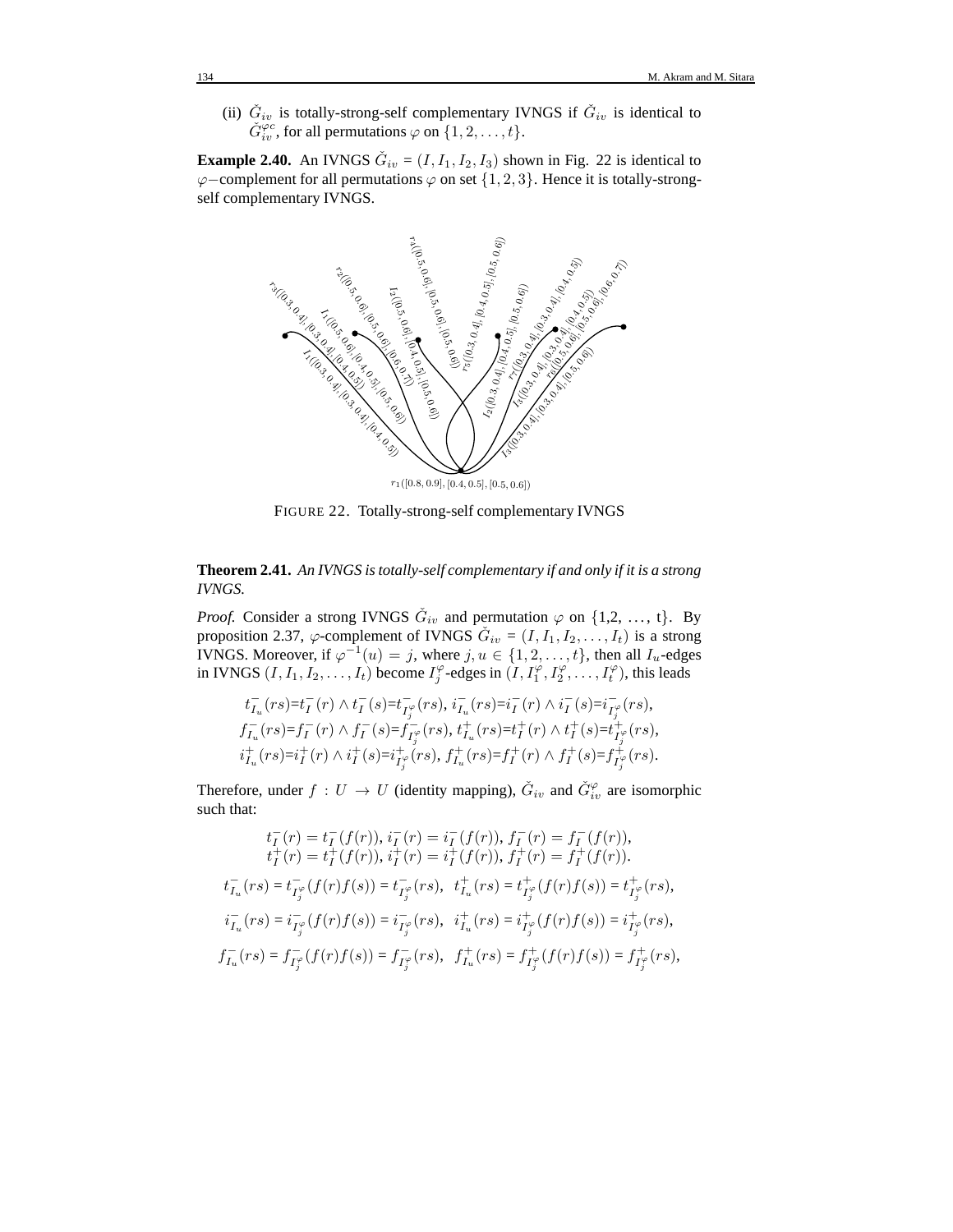for all  $rs \in I_u$ , for  $\varphi^{-1}(u) = j$ ;  $j, u = 1, 2, ..., t$ .

This holds for every permutation  $\varphi$  on  $\{1, 2, \ldots, t\}$ . Hence  $\check{G}_{iv}$  is totally-self complementary IVNGS. Conversely, let  $\check{G}_{iv}$  is isomorphic to  $\check{G}_{iv}^{\varphi}$  for each permutation  $\varphi$  on  $\{1, 2, \ldots, t\}$ . Moreover, according to the definitions of isomorphism of IVNGSs and  $\varphi$ -complement of an IVNGS

$$
t_{I_u}^-(rs) = t_{I_j^{\circ}}^-(f(r)f(s)) = t_I^-(f(r)) \wedge t_I^-(f(s)) = t_I^-(r) \wedge t_I^-(s),
$$
  
\n
$$
t_{I_u}^+(rs) = t_{I_j^{\circ}}^+(f(r)f(s)) = t_I^+(f(r)) \wedge t_I^+(f(s)) = t_I^+(r) \wedge t_I^+(s),
$$
  
\n
$$
i_{I_u}^-(rs) = i_{I_j^{\circ}}^-(f(r)f(s)) = i_I^-(f(r)) \wedge i_I^-(f(s)) = i_I^-(r) \wedge i_I^-(s),
$$
  
\n
$$
i_{I_u}^+(rs) = i_{I_j^{\circ}}^+(f(r)f(s)) = i_I^+(f(r)) \wedge i_I^+(f(s)) = i_I^+(r) \wedge i_I^+(s),
$$
  
\n
$$
f_{I_u}^-(rs) = f_{I_j^{\circ}}^-(f(r)f(s)) = f_I^-(f(r)) \wedge f_I^-(f(s)) = f_I^-(r) \wedge f_I^-(s),
$$
  
\n
$$
f_{I_u}^+(rs) = f_{I_j^{\circ}}^+(f(r)f(s)) = f_I^+(f(r)) \wedge f_I^+(f(s)) = f_I^+(r) \wedge f_I^+(s),
$$

for all  $rs \in I_u$ ,  $u = 1, 2, ..., t$ . Hence  $\check{G}_{iv}$  is a strong IVNGS.

**Remark.** Every self complementary IVNGS is totally-self complementary.

**Theorem 2.42.** *If*  $G = (U, R_1, R_2, \ldots, R_t)$  *is a totally-strong-self complementary graph structure and*

 $I = ([t_I^-, t_I^+], [i_I^-, i_I^+], [f_I^-, f_I^+])$  is an IVN subset of U where  $t_I^-, i_I^-, f_I^-, t_I^+, i_I^+, f_I^+$ *are constant functions, then every strong IVNGS of* G *with IVN vertex set* I *is a totally-strong-self complementary IVNGS.*

*Proof.* Let  $a, a' \in [0, 1], b, b' \in [0, 1]$  and  $c, c' \in [0, 1]$  be six constants and

$$
t_I^-(r) = a, i_I^-(r) = b, f_I^-(r) = c, t_I^+(r) = a', i_I^+(r) = b', f_I^+(r) = c',
$$
  
for all  $r \in U$ .

Since G is a totally-strong-self complementary GS, so for every permutation  $\varphi^{-1}$ on  $\{1, 2, \ldots, t\}$  there is a bijection  $f : U \to U$ , such that for every  $I_u$ -edge  $(rs)$ , (f(r)f(s)) [an  $I_j$ -edge in G ] is an  $I_u$ -edge in  $G_s \varphi^{-1}$ <sup>c</sup>. Thus for every  $I_u$ -edge  $(rs)$ , (f(r)f(s)) [an  $I_j$ -edge in  $\check{G}_{iv}$  ] is an  $I_u^{\varphi}$ -edge in  $\check{G}_{iv}^{\varphi^{-1}c}$ . Moreover,  $\check{G}_{iv}$  is a strong IVNGS, so

$$
\begin{array}{l} t_I^-(r) = a = t_I^-(f(r)), \; i_I^-(r) = b = i_I^-(f(r)), \; f_I^-(r) = c = f_I^-(f(r)),\\ t_I^+(r) = a' = t_I^+(f(r)), \; i_I^+(r) = b' = i_I^+(f(r)), \; f_I^+(r) = c' = f_I^+(f(r)), \end{array}
$$

for all  $r \in U$ , and

$$
t_{I_u}^-(rs) = t_I^-(r) \wedge t_I^-(s) = t_I^-(f(r)) \wedge t_I^-(f(s)) = t_{I_j^{\circ}}^-(f(r)f(s)),
$$
  
\n
$$
i_{I_u}^-(rs) = i_I^-(r) \wedge i_I^-(s) = i_I^-(f(r)) \wedge i_I^-(f(s)) = i_{I_j^{\circ}}^-(f(r)f(s)),
$$
  
\n
$$
f_{I_u}^-(rs) = f_I^-(r) \wedge i_I^-(s) = f_I^-(f(r)) \wedge f_I^-(f(s)) = f_{I_j^{\circ}}^-(f(r)f(s)),
$$
  
\n
$$
t_{I_u}^+(rs) = t_I^+(r) \wedge t_I^+(s) = t_I^+(f(r)) \wedge t_I^+(f(s)) = t_{I_j^{\circ}}^+(f(r)f(s)),
$$
  
\n
$$
i_{I_u}^+(rs) = i_I^+(r) \wedge i_I^+(s) = i_I^+(f(r)) \wedge i_I^+(f(s)) = i_{I_j^{\circ}}^+(f(r)f(s)),
$$
  
\n
$$
f_{I_u}^+(rs) = f_I^+(r) \wedge i_I^+(s) = f_I^+(f(r)) \wedge f_I^+(f(s)) = f_{I_j^{\circ}}^+(f(r)f(s)),
$$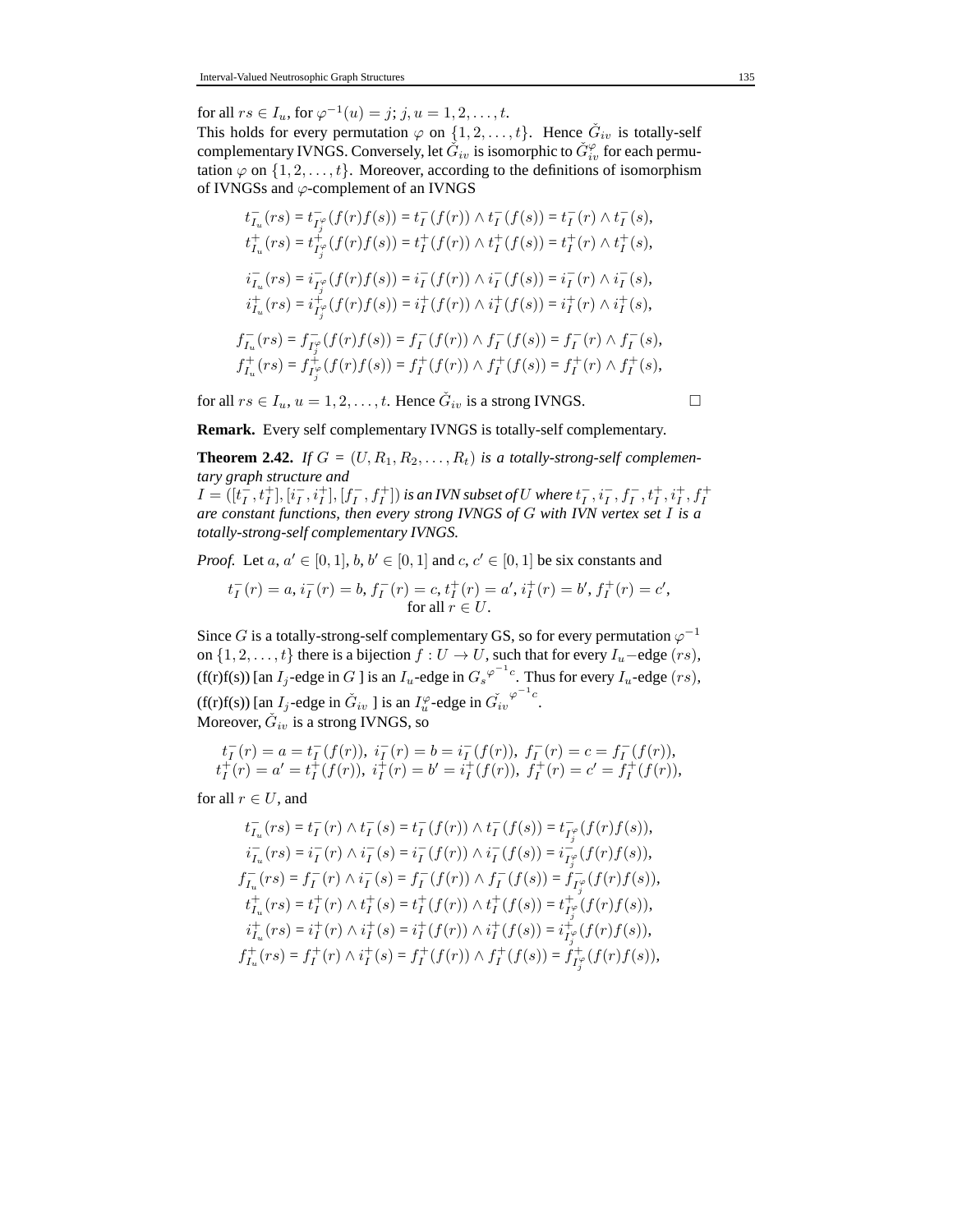for all  $rs \in I_i$ ,  $j = 1, 2, ..., t$ .

This shows  $\check{G}_{iv}$  is a strong-self complementary IVNGS. This satisfies for each permutation  $\varphi$  and  $\varphi^{-1}$  on set  $\{1, 2, \ldots, t\}$ , thus  $\check{G}_{iv}$  is a totally-strong-self complementary IVNGS. This completes the proof.

**Remark.** Converse of theorem 2.42 may not true, for example a IVNGS depicted in Fig. 22 is totally-strong-self complementary IVNGS, it is also strong IVNGS with a totally-strong-self complementary underlying graph structure but  $t_I^-$ ,  $i_I^-$ ,  $f_I^-, t_I^+, i_I^+, f_I^+$  are not the constant functions.

### 3. CONCLUSIONS

Interval-valued fuzzy set theory has numerous applications in various fields of science and technology, including, fuzzy control, artificial intelligence, operations research and decision-making. An interval-valued neutrosophic graph constitutes a generalization of the notion interval-valued fuzzy graph. In this research paper, we have introduced the notion of interval-valued neutrosophic graph structures and discussed many relevant notions with appropriate examples. We have also discussed some interesting properties of these notions.

**Conflict of interest.** The authors declare that they have no conflict of interest.

**Acknowledgment.** The authors are highly thankful to the referees for their valuable comments and suggestions.

### **REFERENCES**

- [1] M. Akram and W.A. Dudek, *Interval-valued fuzzy graphs*, Computers Math. Appl., **61**, (2011) 289-299.
- [2] M. Akram, *Interval-valued fuzzy line graphs*, Neural Computing & Applications, **21**, (2012) 145-150.
- [3] M. Akram, N.O. Al-Shehrie and W.A. Dudek, *Certain types of interval-valued fuzzy graphs*, Journal of Applied Mathematics, 2013, Article ID 857070(2013) 11 pages.
- [4] M. Akram, W.A. Dudek and M. Murtaza Yousaf, *Self centered interval-valued fuzzy graphs*, Afrika Matematika, **26**,(5-6) (2015) 887-898.
- [5] M. Akram and M. Nasir, *Concepts of interval-valued neutrosophic graphs*, International Journal of Algebra and Statistics, **6**(1-2), (2017) 22-41 DOI :10.20454/ijas.2017.1235.
- [6] M. Akram and M. Nasir, *Interval-valued neutrosophic competition graphs*, Annals of Fuzzy Mathematics and Informatics, **14**(1),(2017) 99-120.
- [7] M. Akram and R. Akmal, *Application of bipolar fuzzy sets in graph structures*, Applied Computational Intelligence and Soft Computing, 2016(2016), Article ID 5859080, 13 pages.
- [8] M. Akram and S. Shahzadi, *Neutrosophic soft graphs with application*, Journal of Intelligent & Fuzzy Systems, **32**(1),(2017) 841-858.
- [9] M. Akram and G. Shahzadi, *Certain characterization of* m*-polar fuzzy graphs by level graphs*, Punjab University Journal of Mathematics, **49**(1)(2017), 1-12.
- [10] K. Atanassov, *Intuitionistic fuzzy sets*, Fuzzy sets and Systems, **20**,(1986) 87-96.
- [11] P. Bhattacharya, *Some remarks on fuzzy graphs*, Pattern Recognition Letter, **6**,(1987) 297-302.
- [12] S. Broumi, M. Talea, A. Bakali and F. Smarandache, *Interval valued neutrosophic graphs*, Critical Review, **12**,(2016) 5 − 33.
- [13] T. Dinesh, *A study on graph structures, incidence algebras and their fuzzy analogues*[Ph.D.thesis], Kannur University, Kannur, India, (2011).
- [14] T. Dinesh and T.V. Ramakrishnan, *On generalised fuzzy graph structures*, Applied Mathematical Sciences, **5**(4),(2011) 173 − 180.
- [15] M.B. Gorzalczany, *A method of inference in approximate reasoning based on interval-valued fuzzy sets*, Fuzzy Sets Syst., **21**,(1987) 1-17.